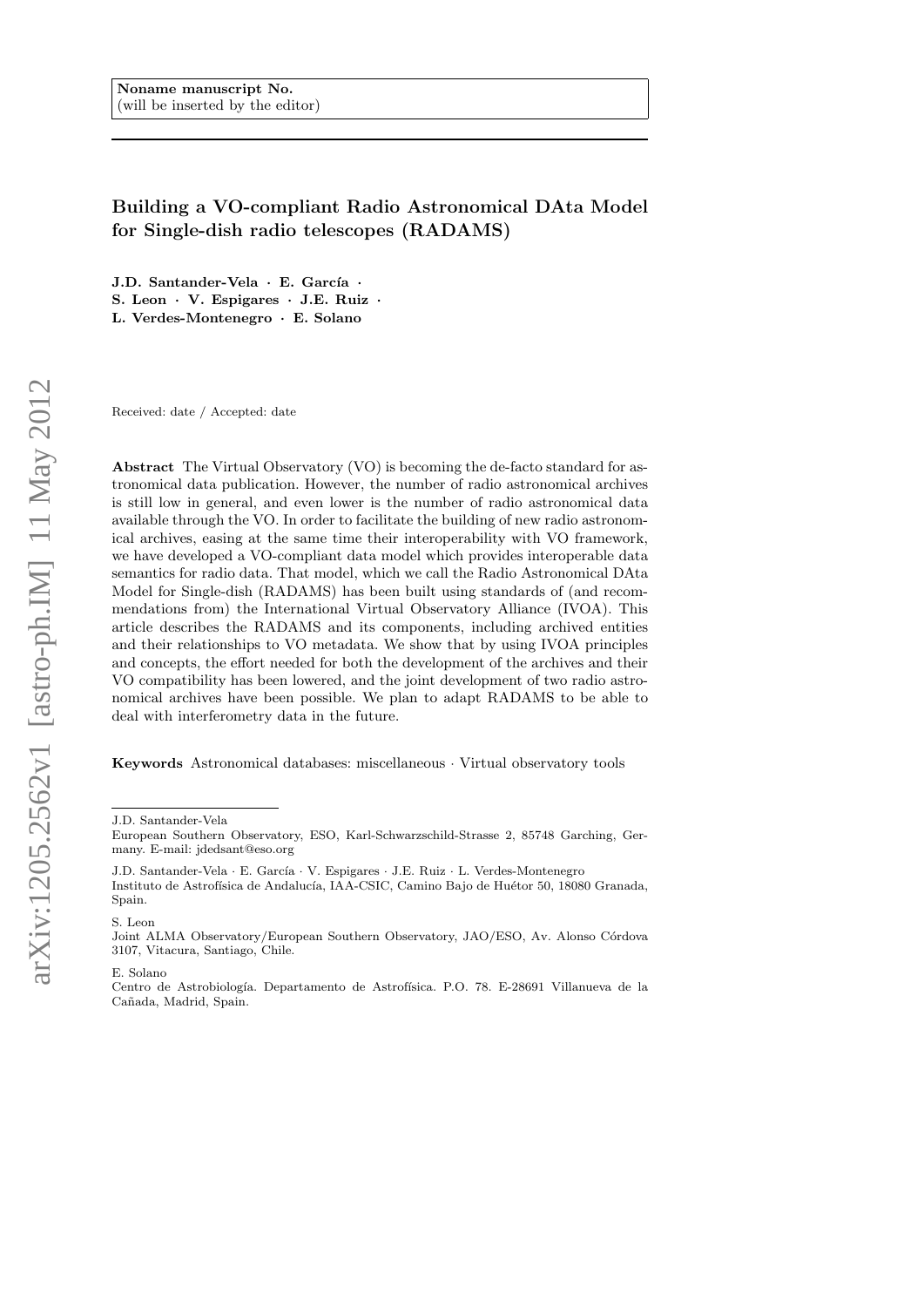# 1 Introduction

With the advent of digitisation, sharing astronomical data has become not only possible, but desirable in order to make better use of our community's valuable observing resources, and combine data from multiple instruments to enhance science, making data exploitation more efficient.

However, as more and more data are made available by observatories and other data providers in the form of digitally archived data, astronomers face new problems. They have to deal with different data access procedures, different data formats, and different data semantics (how to compare equivalent concepts originating from different instruments).

The VO (Szalay and Gray, 2001) tries to answer these concerns by specifying common data access protocols such as the Simple Cone Search (Williams et al., 2008) for spatially querying catalogues, or the Simple Image Access and Simple Spectra Access Protocols (Tody and Plante, 2009; Tody et al., 2008) for image and spectral data; data formats such as the XML-based VOTable (Ochsenbein and Williams, 2009) for tabular data interchange, linking to FITS files, and expressing observation metadata; and data semantics, by means of virtual observatory data models.

These common standards have been possible by the joint work of an international standardisation body, the IVOA (Hanisch and Quinn, 2003), a federation of national and supranational VO groups, which steers and sanctions the development of the different parts of the VO infrastructure, thanks to its different Working Groups (WGs). In particular, the Data Access Layer (DAL) and Data Modelling (DaM) WGs are the ones in charge of standardising access protocols and data models within the VO.

A data model can be defined (see, for instance, Hirschheim et al., 1995) as the description of the set of entities needed for information storage in a particular problem domain to be solved by a software system, and specifies both the data being stored, and the relationships among them.

Questions about the data must be answered by using the relationships encoded in the data model. Considered this way, a uniform, interoperable observation data model can be mapped into a uniform set of questions which can be answered within the VO.

VO data models affect how data from observatories' archives are exposed through VO services, as the way such data are stored by the archive might differ from the IVOA standards. However, there are particular attributes that need a precise description in order for the model to be useful, so VO data models need to fix the kind of metadata they support: a completely open model, where arbitrary metadata can be attached, can be very useful for annotations, but it is much more difficult to use for querying. And we must have present that, within the VO, data models apply not only to the scientific data, but to the metadata describing them.

Both within and outside the VO framework there is a long history and expertise on building optical, infrared and ultraviolet archives (e.g., MAST, see Christian et al., 1999; Kamp et al., 2005, for a VO perspective). However, that expertise is not as pervasive for radio astronomy, where only a few of the radio telescopes provide an online archive, and very few observations are accessible through the VO.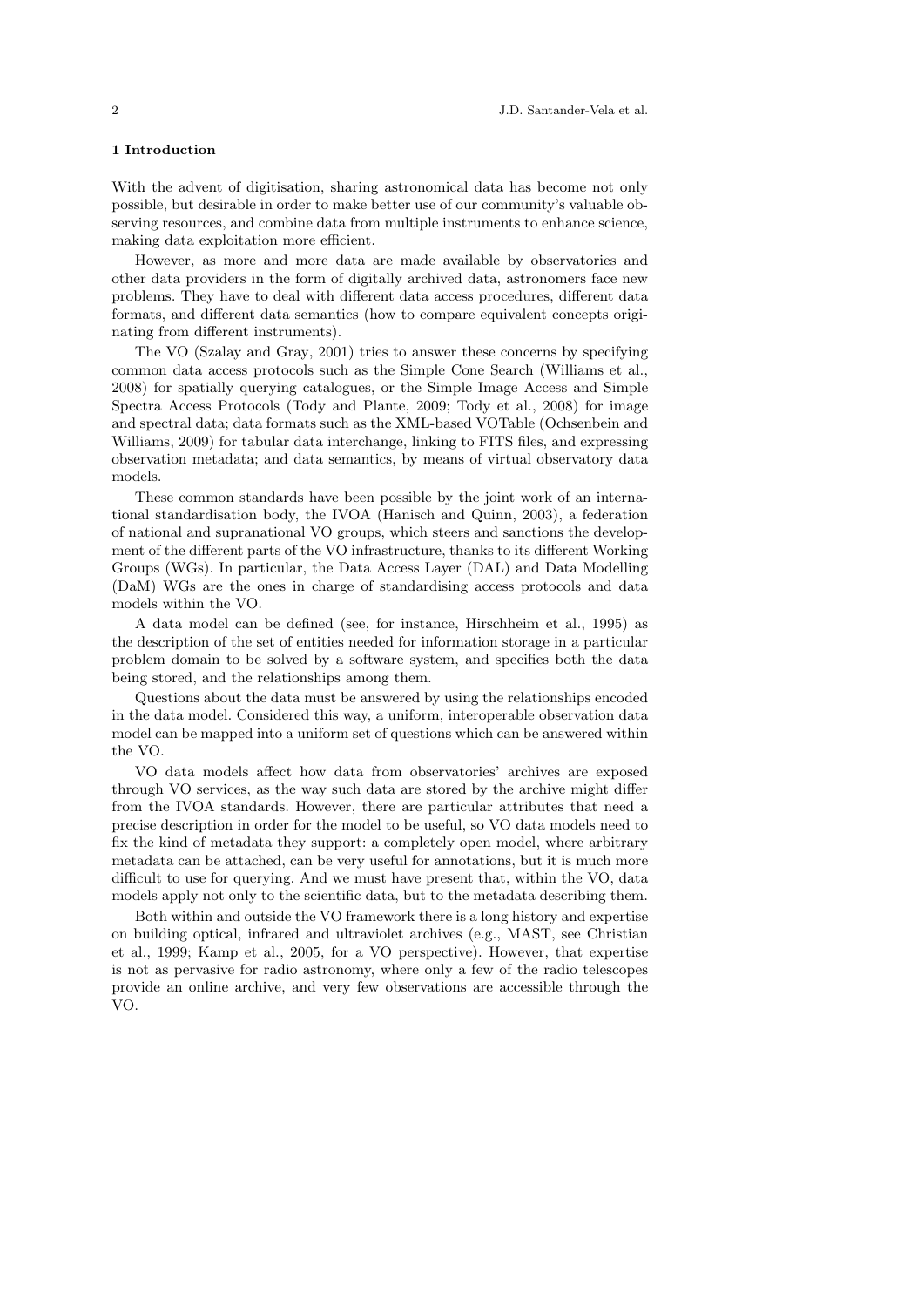An interesting challenge, then, is building radio astronomical data archives both for single-dish and interferometry instruments, accessible through the VO, enhancing the multi-wavelength window available through the VO. But for that, we also need to provide an answer to the question on how to express the data access, data format, and data semantics of radio astronomical data within the framework of the VO, so that these datasets can be easily combined with data from other wavelengths. This article is focused on the data format and data semantics for such services, using as much as possible of the existing VO infrastructure and standards, and avoiding the reinvention of existing processes.

The work presented here was developed within the AMIGA project (Analysis of the interstellar Medium of Isolated  $\text{GAlaxies}^1$  at the Instituto de Astrofísica de Andalucía (IAA-CSIC) with the aim of providing an archival infrastructure for the Institut de RadioAstronometrie Millimétrique (IRAM<sup>2</sup>), in order to lower the barriers for radio astronomical data publishing in the VO, and to increase the number of available datasets in the radio wavelengths. This was possible because AMIGA scientific activities (e.g. Verdes-Montenegro et al., 2005) are being supported by a group of software engineers specialised in radio archives within the VO framework (see Ruíz et al., 2008, for a review of AMIGA VO activities).

### 2 Building blocks: available IVOA data models

Given the decision to bring VO compatibility to the radio astronomical archives to be developed from the beginning, we wanted to make as much reuse as possible of existing VO standards and best practices.

By 2005, the beginning of the development of the the TAPAS IRAM-30m (see Leon et al., 2012) and DSS-63 archives, and hence of the RADAMS, the IVOA had only one Recommendation (highest degree of endorsement by the IVOA; see Hanisch et al., 2009), the VOTable<sup>3</sup> (Ochsenbein and Williams, 2009). This provided a common format for tabular data interchange, but did not provide specific semantics for it.

The Data Model for Observation (ObsDM; McDowell et al., 2005) was drafted by the DaM WG to provide a framework that could be used to unify all kinds of astronomical observations from a discoverability point of view. It provides the concept of dataset characterisation, that was later developed in depth by the Characterisation data model (CharDM), which was finally promoted to the Recommendation status (IVOA Data Modelling WG, 2008).

The DaM WG has also distilled the minimum (core) metadata elements from the ObsDM (Louys et al., 2011). These ObsDM Core Components can be used to expose and discover through the VO lists of observations, by specifying most of the CharDM metadata for all kinds of astronomical observations in the spatial, temporal, spectral, and polarisation axes.

Other IVOA data models presently in the Recommendation status, and which are relevant to the description of radio astronomical datasets are the Spectral

 $1$  http://amiga.iaa.csic.es

<sup>2</sup> http://www.iram-institute.org/

<sup>3</sup> http://www.ivoa.net/Documents/VOTable/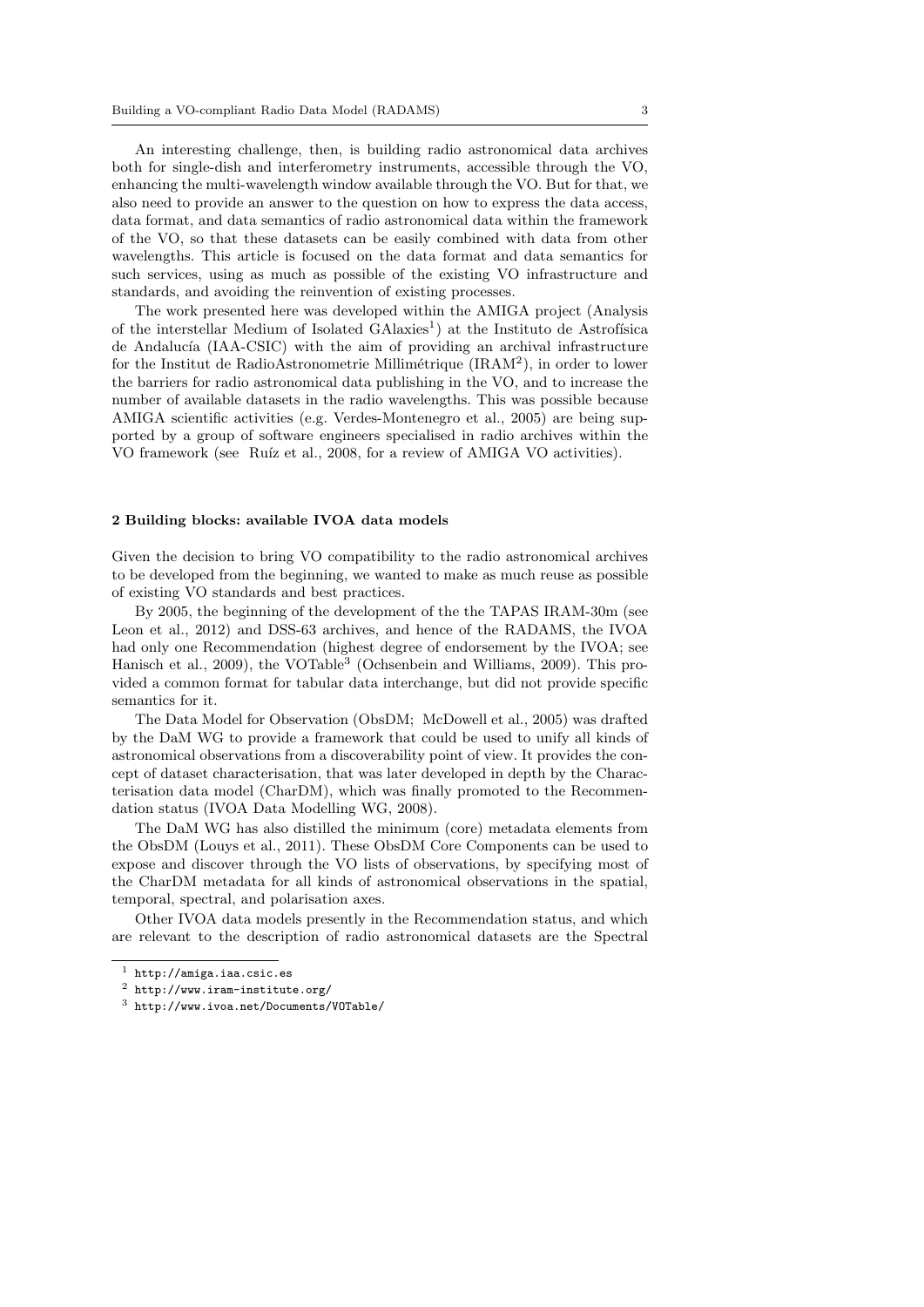data model (SpecDM; McDowell et al., 2007), and the Space-Time Coordinate metadata model<sup>4</sup> (STC; Rots, 2007).

In addition to data models, the IVOA also provides recommendations for standardised data semantics, so that equivalent information between data models can be tagged and identified as such. The Unified Content Descriptors (UCDs; Preite Martinez et al., 2007) are atomic units which can be used to identify the physical meaning of different data columns, or data attributes, with rules for combining them to provide more specific meaning, or to match them against search terms to find equivalent concepts (Derriere et al., 2004). On the other hand, UTypes where defined as an specific attribute which can be attached to a VOTable <FIELD> or <PARAM> tags, in order to make clear that the values for that field or parameter exactly correspond to a particular data model (see Ochsenbein and Williams, 2009, section 4.6). We will make use of these semantic constructs to be able to export archive data with the most rich metadata.

By directly using VO data models as the basis for astronomical archives, no intermediate layer for translation is needed between the storage and VO publication stage, and we ensure at the same time that all relevant VO metadata are present.

In case of building VO archives on top of existing, non-VO oriented archive, the translation layer needs to provide some metadata which are not just translated, but in many cases need to be extracted or even calculated from either the FITS headers, the actual FITS data tables/images, the observation logs, or possibly a combination of all of them.

When dealing with radio astronomical specific concepts not covered by any VO standard, we made use of the proposals from Lamb and Power (Lamb and Power, 2003) to the IVOA, the VO archive of the Australia Telescope Compact Array (ATCA; Murphy et al., 2006), and concepts from the Alma Science Data Model (ASDM; Viallefond, 2006).

#### 3 Building the RADAMS

While using the VO, we can identify four different phases in the typical astronomer's workflow, with different data semantics needed during each one:

- $-$  *Discovery:* Datasets available in the VO have to be discoverable for them to appear in VO tools. In this phase we need a unified description of where in spacetime, but also on frequency (possibly velocity) coordinates, spatial, temporal, and frequency resolution, the VO Registry holds data for existing datasets so that they can be easily discovered. The data model for STC (albeit in a simplified form most of the time), CharDM, Resource metadata (ResDM), and the UCD and IVOA thesaurus (IVOAT) are relevant in this phase.
- Evaluation: Datasets have to be evaluated in order to assess their applicability to the kind of analysis we might wish to perform; for instance, in order to do image mosaicing we need a certain coordinate overlap, and in order to do image stacking we need an almost complete overlap, and comparable resolutions. The

<sup>4</sup> As of this writing, the Simple Spectral Lines data model is in the Request For Comments (RFC) phase, and if no negative responses are presented, will be promoted the Recommendation status (Osuna et al., 2010) as soon as revised draft, taking into account the comments provided during the RFC, is submitted to the IVOA's Executive committee.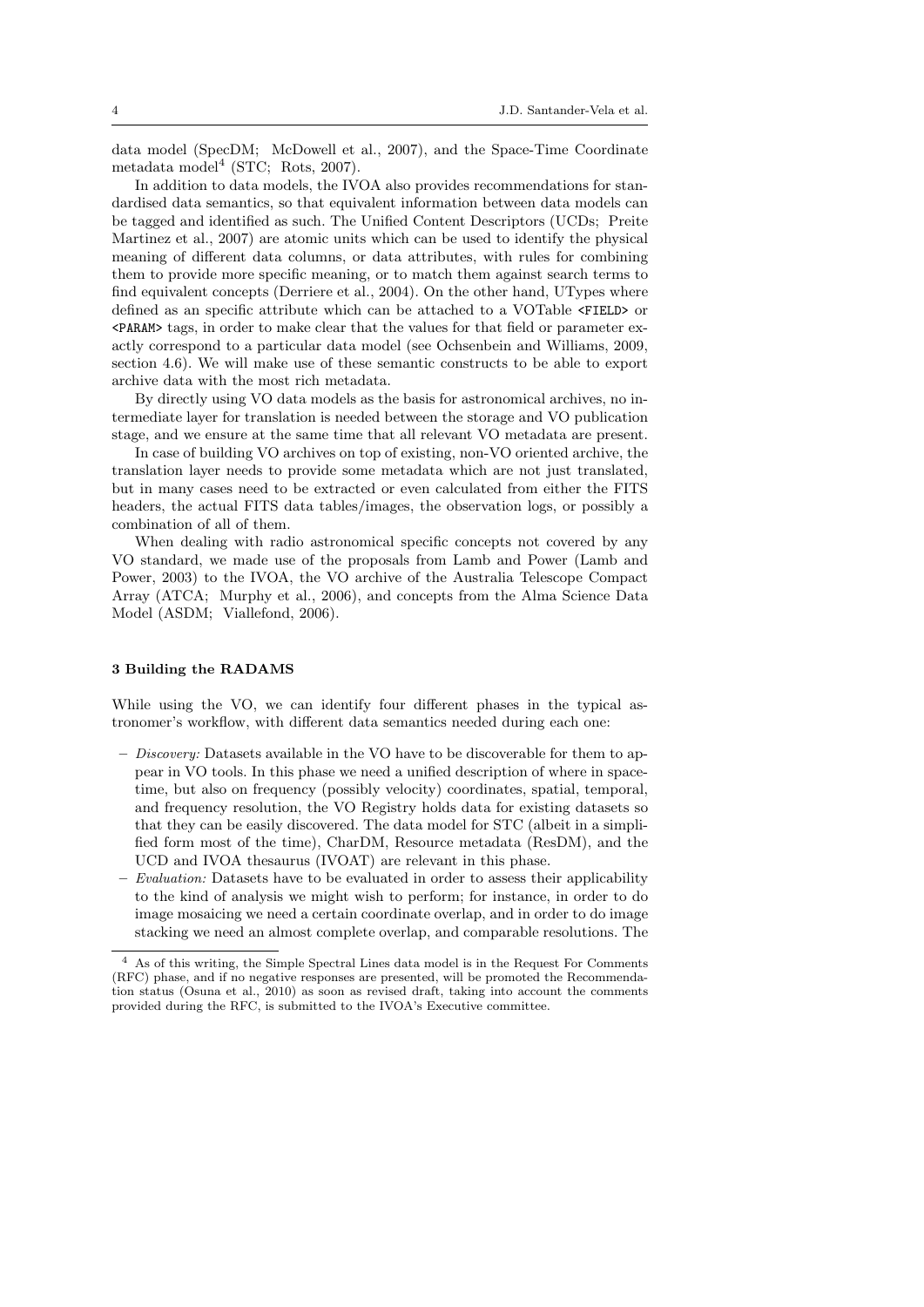main data model involved in this phase is the CharDM, but also Curation (to evaluate data based on authority), and Provenance (to evaluate data based on observational and environmental restrictions).

- $-$  Data Access: There is an implicit data model in the IVOA data access protocols, the Data Access Layer (DAL), which is focused on targets (coordinates with tolerances/search radii), and uses several properties from the CharDM, such as the Coverage in several axes, to allow for narrower searches. This DM is always used by all systems.
- Transformation: When creating a new data set, or transforming an existing one, a new CharDM instance needs to be created. If the transformed data set is a spectrum, the Spectral data model (SpecDM) is needed both for obtaining the complete description of the original data and describing the transformed product<sup>5</sup>. In addition, in order to trace the origin of the transformed image we would need to use interoperable Provenance information, suggested by the ObsDM.

We can see, then, that in order to properly enable VO operations for dataset Evaluation and Transformation we need to use Provenance metadata. Provenancerelated dataset metadata are part of some IVOA data models (i.e., the SpecDM DataID), but RADAMS aims to provide a description of Provenance applicable to all kinds of radio observations. Besides, Curation metadata, part of the Discovery process, need to be rich enough to be linked with Policy information. Plus, if we want to deliver data beyond FITS files, and allow characterisation information to be available in native format offline, Packaging is needed. By adding extra, radio astronomical specific metadata, we also enhance the specification of Sensitivity in the CharDM.

This shows that the RADAMS is a radio astronomical observation data model whose main emphasis is describing single dish radio observations (hence, Radio Astronomical DAta Model for Single-dish), by using the ObsDM for VO standardised metadata. RADAMS implements for the first time for radio astronomical observations, irrespective of the data product being generated, parts of the ObsDM such as Curation, Policy, Provenance, and Packaging, and defining how to calculate the radio astronomy specific parts of the CharDM.

Figure 1 shows the main composition of the RADAMS, with the origin of the different set of classes, and shows greyed out the classes which are defined by the RADAMS for the first time.

RADAMS' defining classes and sub-models are:

- Observation: Abstract root class for the data model. Works as a hub to which both actual observational data (ObsData) and metadata are linked together.
- ObsData: Represents the actual data being described by all the RADAMS' classes.
- Target: Describes the target of the observation, providing as much information as available for already known targets, and only pointing information for not known targets.
- Characterisation: Corresponds to the CharDM classes, describing where to locate the observation in scientific parameter space (spatial bounds, temporal

<sup>&</sup>lt;sup>5</sup> Incidentally, there is no existing data model yet for images or for more complex data within the VO, beyond what is available from FITS conventions.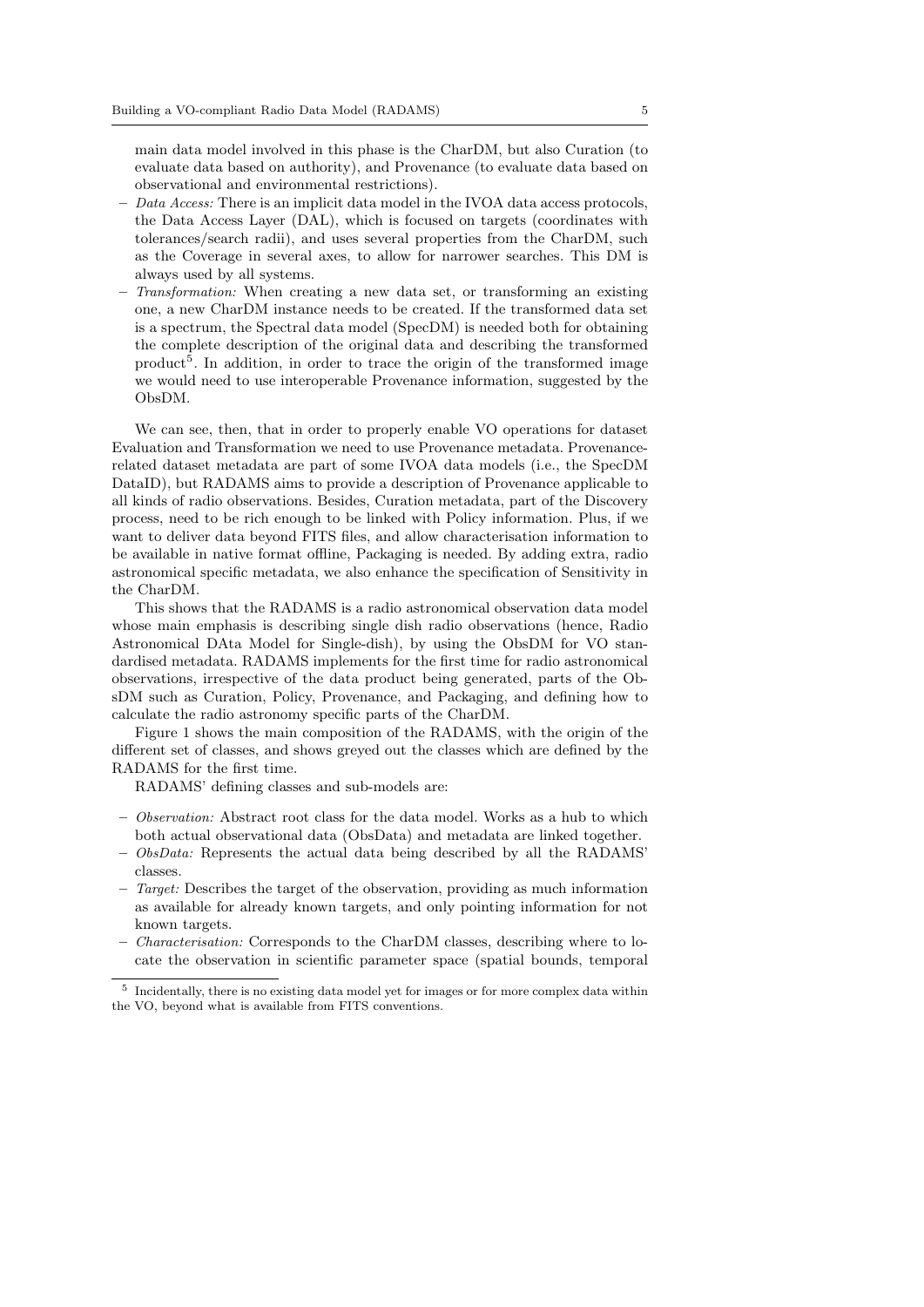

Fig. 1 The complete RADAMS data model, showing the inspiration of their classes, with classes newly specified by the RADAMS in grey.

bounds, spectral bounds, and even observed flux bounds or polarisation), and resolution along those axes.

In practice, a different class exists for each different kind of axis, as specialising per axis allows for different axes having different metadata attached.

- Provenance: Binds all the information regarding how the observation was originated, both from technical and scientific point of view.
- $\sim$  *Curation:* Describes who is responsible for maintaining a particular observation, a set of observations, or all of the archive. It also contains the information identifying who originated the observation (i.e., the PI of an observation program).
- Policy: Is used to specify the access rights for different systems and persons accessing the archive. Information from the Curation class is used in order to assess the accessibility of datasets.
- $Pbackaging: Describes the way an observation, or a set of observations, are actually$ ally delivered when the archive is queried. Enables component reuse, recursive embedding, and sub-package selection.

RADAMS attributes are assigned their semantic meaning using a flat table that relates each attribute to its definition. UCDs and UTypes are used to relate RADAMS attributes to common semantic definitions in existing IVOA data models. These mappings collectively constitute the RADAMS data model.

All of the metadata classes listed before are implemented by the RADAMS. In the following sections we will describe in detail only the main contributions of the RADAMS, namely Policy, Packaging, and specially observation Provenance. The description includes tables describing the specific metadata, semantics, and UCDs assigned to each metadata entity.

The medatata for each class will be shown in Tables 1 to 17, and referred to appropriately in the following sections. For each table, the RADAMS attribute name is listed together with its description, UCD, and where available the correspond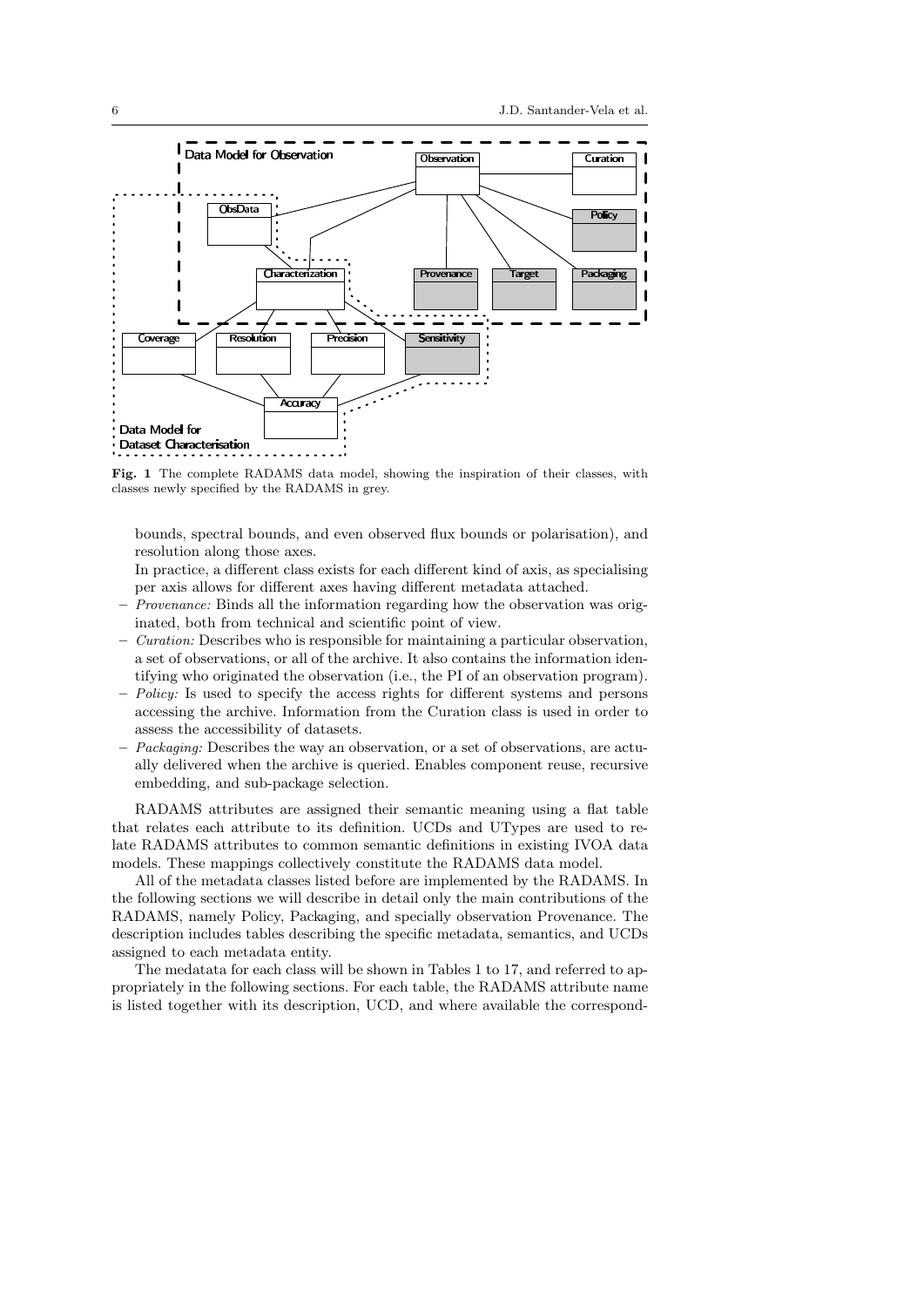ing FITS keyword either from the FITS standard (FITS Working Group, 2008), or IRAM Multi-Beam FITS (Muders et al., 2005) or NRAO extensions (Prestage and Clark, 2004). When a clear candidate for a FITS keyword was not found, the table will show N/D (Not Defined). For information encoded as FITS comments, the COMMENT keyword will be used.

### 4 Specifying access policy

Policy is defined as a course or principle of action adopted or proposed by a qovernment, party, business, or individual (OUP, 2005). For the VO, policies we are concerned with are data access policies, and they can be defined as the granting or denial of access to data (or metadata) following some principles proposed by data providers<sup>6</sup>. Those principles take into account the agents (people, groups of people,or systems) responsible for data generation or data curation, and the relationship between these agents and the user trying to access the data.

Moreover, those principles (policies) change from institution to institution, and also for different datasets curated by those institutions. Hence, the way to specify those different policies must be general enough, and must take into account the different users' relationships with the datasets, and the different ways to implement policies, from everything is accessible, to PI's eyes only, and going through metadata for everyone, data only for PI and CoIs, among other possibilities<sup>7</sup>.

The Policy data model must be able to allow for very complex policies to be applied to the data. In the case of a VO archive where the data are not instantly available as part of an operational workflow, or for data which are intended to be public from the moment of insertion, Policy becomes simpler<sup>8</sup>, as in *everything in* the archive is available for everyone as soon as it is in the system.

The proposed Policy data model implements a Role-Based Access Control (RBAC) system (see Ferraiolo and Kuhn, 1992; Ferraiolo et al., 1995), in order to simplify the administration of access permissions. RBAC greatly simplifies the management of access, and at the same time provides greater flexibility. Users can be assigned to roles following the logic of their relationship with the data to be accessed (usually corresponding to the organisational relationships, i.e., whether users are PI, CoIs, observers, operators, delegates, etc. with respect to the data). When needed, roles can be granted new permissions (accessing new kinds of metadata, for instance), or permissions revoked, in a way which is independent of the logic rules assigning roles to the users.

One of the most successful RBAC-based data systems is the Integrated Rule-Oriented Data System (iRODS; Weise et al., 2008), which uses rules not just for data access, but also for data storage and deployment.

Role-based policies are more flexible within the astronomy domain than user or group related policies: as the actual file or metadata access or modification permissions will be the same for users with the same role, systems administrators

 $6$  Other policies of interest for an astronomical archive, but outside of the scope of the VO, might involve data erasure, replication, or billing.

 $7$  An example of very user oriented policy can be found at ESO, where certain datasets are only accessible by users who are registered as belonging to an ESO member state.

<sup>8</sup> In the case of the Robledo Archive, the policy implemented was the standard NRAO policy: 18 months since the end of the observations.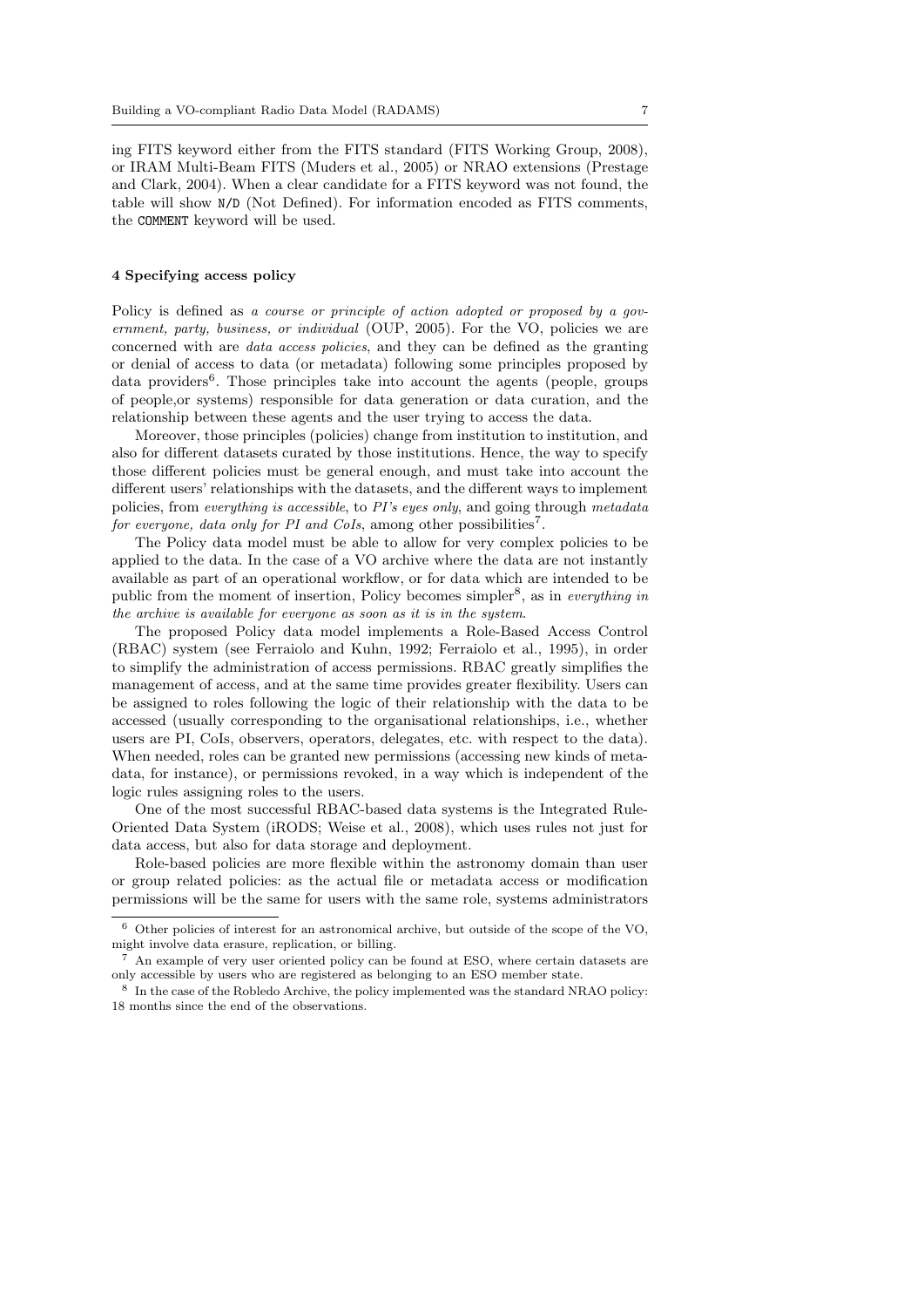

Fig. 2 Policy data model, with role and permissions.

have less administrative burden. Roles only need to be assigned (or calculated) for users; the corresponding permissions are already predefined for each role.

Figure 2 shows the different classes needed to characterise the archive policy in a more generic setup.

In RADAMS, roles are chosen from a controlled vocabulary (principalInvestigator, observer, coInvestigator, observatoryStaff, none); roles are dynamically derived from user/project relationships, so that people not belonging to the observatory, and who have nothing to do with the project, would default to none. The none role ensures that there is always at least one role to be matched, with the most restrictive access permissions to be implemented.

New roles can be created, with their own permissions set, but would only be assigned to a user if logic for the user-data-role matching is provided.

Each project in the archive should have, at least, an explicit policy of what is allowed for someone with no relationship with the Principal Investigator, and people with principalInvestigator roles have all access rights to the archive; people with roles other than principalInvestigator would fallback to the none role, if the permissions for their role are not explicitly declared.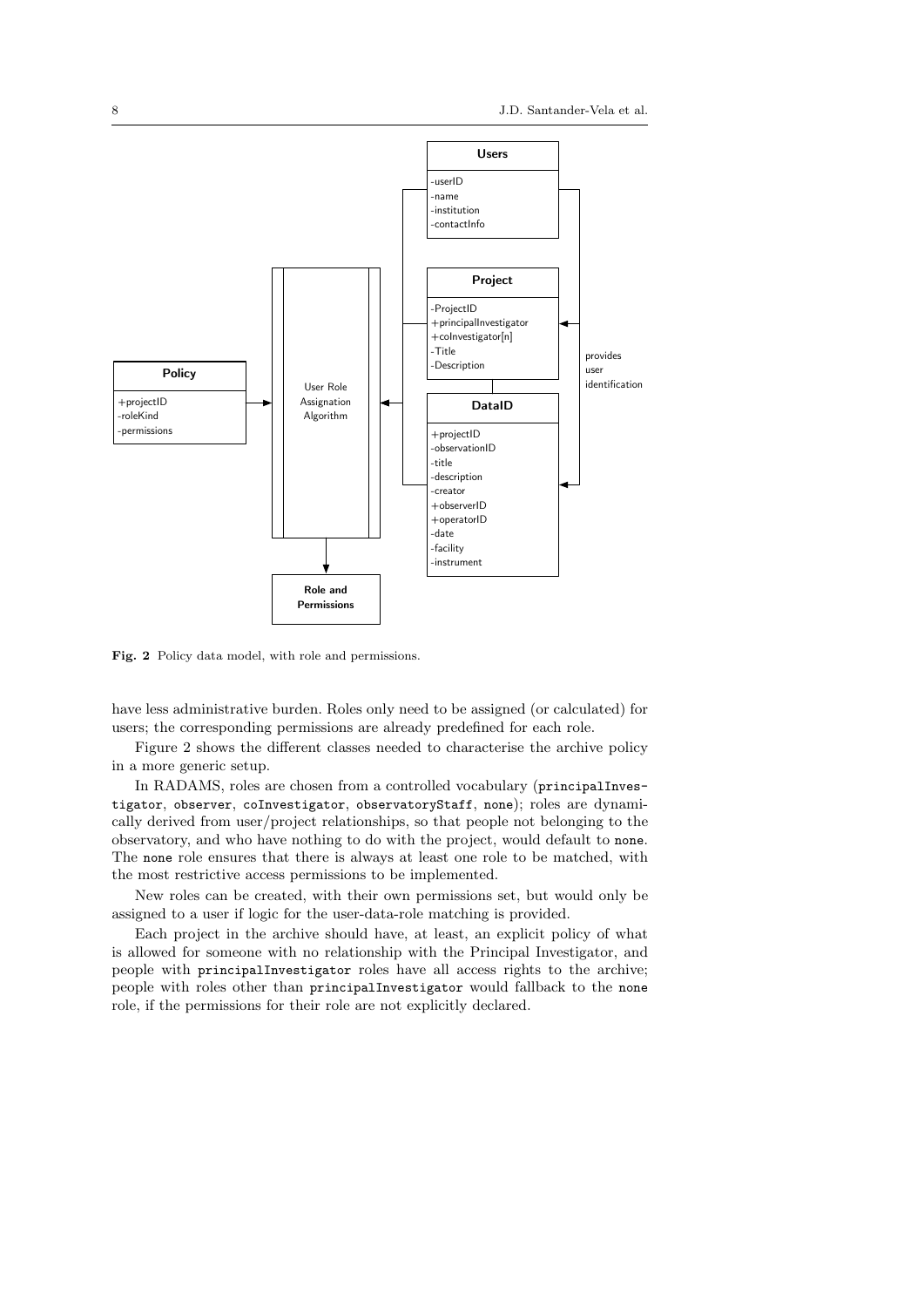#### **FITS** Attribute Keyword UCD Description projectID PROJID meta.curation.project; meta.id $^a$ Project identifier. roleKind N/D meta.policy.role; meta.code; meta.id $^b$ Role kind for which permissions will be provided. permissions N/D meta.policy.permissions;  $meta.code<sup>b</sup>$ Permissions provided for roleKind users of this project. The particular permissions to be provided are to be discussed by IVOA.

Table 1 Policy metadata.

 $a$  There is no meta.curation.project UCD, but we propose the inclusion of one.

 $<sup>b</sup>$  There are no meta.policy.\* UCDs, but we propose, at least, the inclusion of the</sup> meta.policy atom.

Table 2 Policy related Users metadata.

|             | <b>FITS</b> |            |                                                                                                |
|-------------|-------------|------------|------------------------------------------------------------------------------------------------|
| Attribute   | Keyword     | <b>UCD</b> | Description                                                                                    |
| userID      | COMMENT     | meta.id    | User identifier for all user related operations in the archive.                                |
| name        | COMMENT     | meta.name  | Real name of the user. Any known user of the archive has to<br>be registered, or be anonymous. |
| institution | COMMENT     | meta.name  | Name of the institution to which the user belongs.                                             |
| contactInfo | COMMENT     | meta.note  | Contact info (probably e-mail) for this user.                                                  |

Therefore, we use Policy, Users and ObsData metadata in order to select the corresponding role for the agent (a user, or a software agent on their behalf) just logged in. Figure 3 shows the flow diagram for the role selection.

Although specialised RBAC description and enforcement systems such as the eXtensible Access Control Markup Language (XACML; Moses, 2005), or the aforementioned iRODS exist, and could be used, the RADAMS implements a much simpler mechanism, as the number of foreseeable roles is limited.

Policy metadata and attributes are specified in Table 1. We will also need at least a subset of Curation attributes for successful Policy attribution. These are indicated in Tables 2, 3, and 4.

#### 5 Provenance

Provenance metadata provides support for the description of how data have been generated, for the purposes of attribution, data evaluation, and transformation, and in some cases even for data access. Provenance metadata within the RADAMS is further classified as:

– Instrumental: Has to do with the instrumental setup, i.e., the configuration of all observation elements between the original photon source and the photon detection equipment.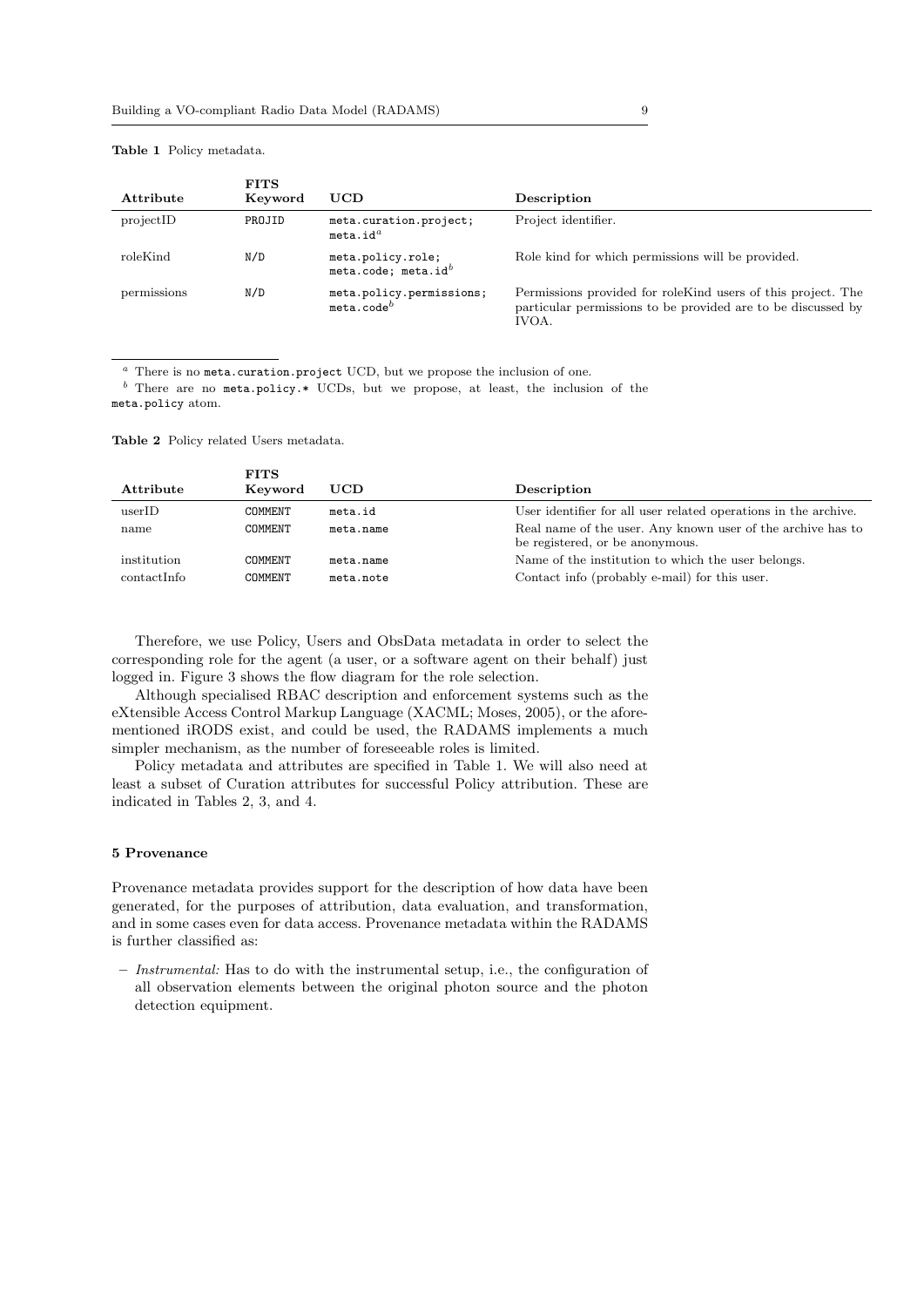| Attribute                     | <b>FITS</b><br>Keyword | UCD                                              | Description                                                    |
|-------------------------------|------------------------|--------------------------------------------------|----------------------------------------------------------------|
| projectID                     | PROJID                 | meta.curation.project;<br>meta.id <sup>a</sup>   | Project identifier.                                            |
| principalInvestigator COMMENT |                        | meta.id                                          | User identifier for the principal investigator of the project. |
| $\text{coInvestigator}[n]$    | COMMENT                | meta.id                                          | User identifier for the $nth$ co-investigator.                 |
| title                         | COMMENT                | meta.curation.project;<br>meta.title $^a$        | Project title.                                                 |
| description                   | COMMENT                | meta.curation.project;<br>meta.note <sup>a</sup> | Project description.                                           |

Table 3 Policy related Project metadata.

<sup>a</sup> There is no meta.curation.project UCD, but we propose the inclusion of one.

Table 4 Policy related DataID metadata.

|                            | <b>FITS</b>     |                                                   |                                                                                                |
|----------------------------|-----------------|---------------------------------------------------|------------------------------------------------------------------------------------------------|
| Attribute                  | Keyword         | UCD                                               | Description                                                                                    |
| projectID                  | PROJID          | meta.curation.project;<br>meta.id <sup>a</sup>    | Project identifier.                                                                            |
| observationID              | OBSID           | obs; meta.dataset;<br>meta.id                     | User identifier for the principal investigator of the project.                                 |
| $\text{coInvestigator}[n]$ | COMMENT         | obs; meta.id                                      | User identifier for the $nth$ project co-investigator.                                         |
| title                      | COMMENT         | meta.curation.project;<br>meta.title <sup>a</sup> | Project title.                                                                                 |
| description                | COMMENT         | meta.curation.project;<br>meta.note <sup>a</sup>  | Project description.                                                                           |
| creatorID                  | <b>AUTHOR</b>   | meta.curation; meta.id                            | User identifier for the creator of the data entry.                                             |
| observerID                 | <b>OBSERVER</b> | obs.observer; meta.id                             | User identifier for the person performing the observation gen-<br>erating these data.          |
| operatorID                 | <b>OBSERVER</b> | obs.operator; meta.id $^{b}$                      | User identifier for the person performing operator duties while<br>performing the observation. |
| $_{\rm date}$              | DATE-OBS        | time.obs.start                                    | Date of observation.                                                                           |
| facility                   | TELESCOP        | instr.obsty                                       | Facility (observatory) where the telescope/instrument resides<br>in.                           |
| instrument                 | <b>INSTRUME</b> | instr.tel                                         | Instrument performing the observation <sup><math>c</math></sup> .                              |

 $\,^a\,$  There is no  $\texttt{meta}$  .curation.project UCD, but we propose the inclusion of one.

 $<sup>b</sup>$  We propose the inclusion of either obs.operator or instr.operator as new UCDs to</sup> characterise operator-related data. However, obs.observer can be used when providing both observer and operator at the same time.

 $c$  In principle, this metadata item should contain an instrument-backend pair, but it might be useful for some future facilities to separate attributes for both.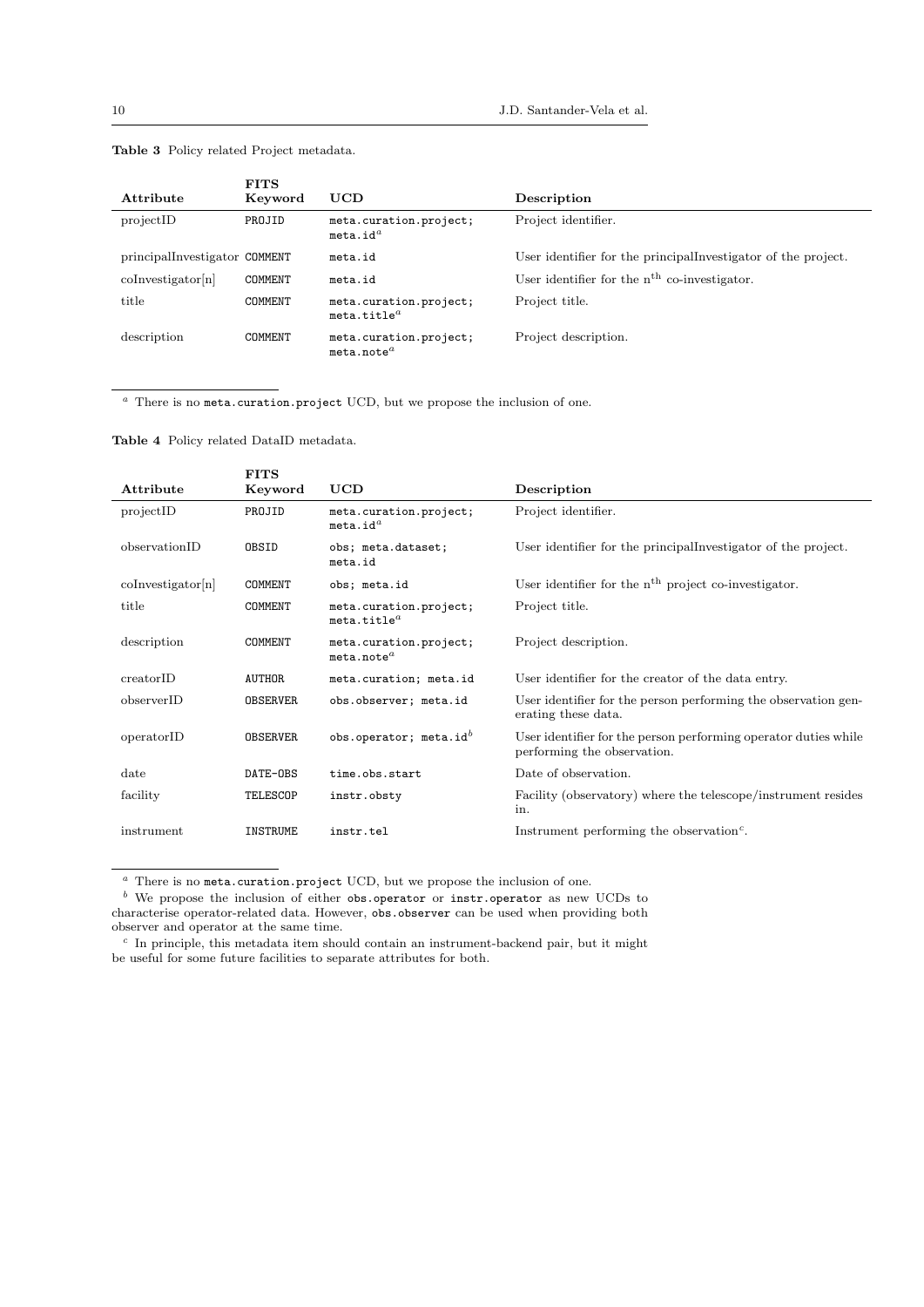- Environmental: Has to do with the elements in the path of the photon source which cannot be controlled by the instrumental setup, but that nonetheless affect the photon collection (i.e., by causing turbulence, changing the refraction index, or absorbing photons). We will register measurable environmental parameters in order to estimate possible effects and/or defects in the detections.
- Processing: Once raw data are recorded, many different processing steps need to be performed in order to provide science-ready data, or as it is sometimes said, data are provided with the instrument signature removed as much as possible. Processing Provenance records the different processes and their inputs performed in order to achieve the result being offered by the archive.

As stated previously, the medata related to the observation proposal, being arguably part of its provenance, will be kept as part of the Curation class.

# 5.1 Instrumental provenance

Instrumental provenance in the RADAMS was initially inspired by the IVOA note by Lamb and Power (2003). The aim was to provide a framework that could be adapted to single-dish telescopes, but also to radio interferometers, and could be used to specify all instrument configuration data using the beam as the unit by which we build up feeds, antenna, and global telescope configuration.

Figure 4 shows the classes associated with the instrumental configuration for the observation.

- $-$  InstrumentConf: Each observation is associated to a particular *instrumental configuration*, which is the result of the particular setup of the instrument  $+$ antenna + feed system. InstrumentConf instances group those settings.
- Instrument: Instances of this class specify the instrument-specific part of the configuration, as part of the observation setup.
- Instrument.Location: This is an instance of a Location class, used for specifying the location for the instrument<sup>9</sup>.
- AntennaConf: In the same way InstrumentConf allows the grouping for all the instrumental settings, AntennaConf instances group together Antenna and Feed metadata (regarding polarisation), plus BeamConf —another aggregator class—. Several AntennaConf instances can provide information for different antenna + feed combinations. Each possible antenna configuration will be labelled by a name. The relationship between AntennaConf and Feed instances allows the specification of different beams, formed by the combination of different feeds. We can use this association for a single-dish, multiple-feed configuration where each feed went to a different receiver. For single-dish, single-feed configurations, there is only one beam associated to a given receiver.
- Antenna: Instances of this class specify the general properties for each given antenna. We will also use these instances to specify the type of scan being performed on the source from a controlled vocabulary.
- Feed: Instances of this class —one or more per AntennaConf— specify each of the feed horns used for the observation, and their corresponding polarisation

<sup>9</sup> In a generalisation of the RADAMS to radio interferometry, aditional locations would have to be applied to each individual Antenna, or an array of locations applied to the AntennaConf.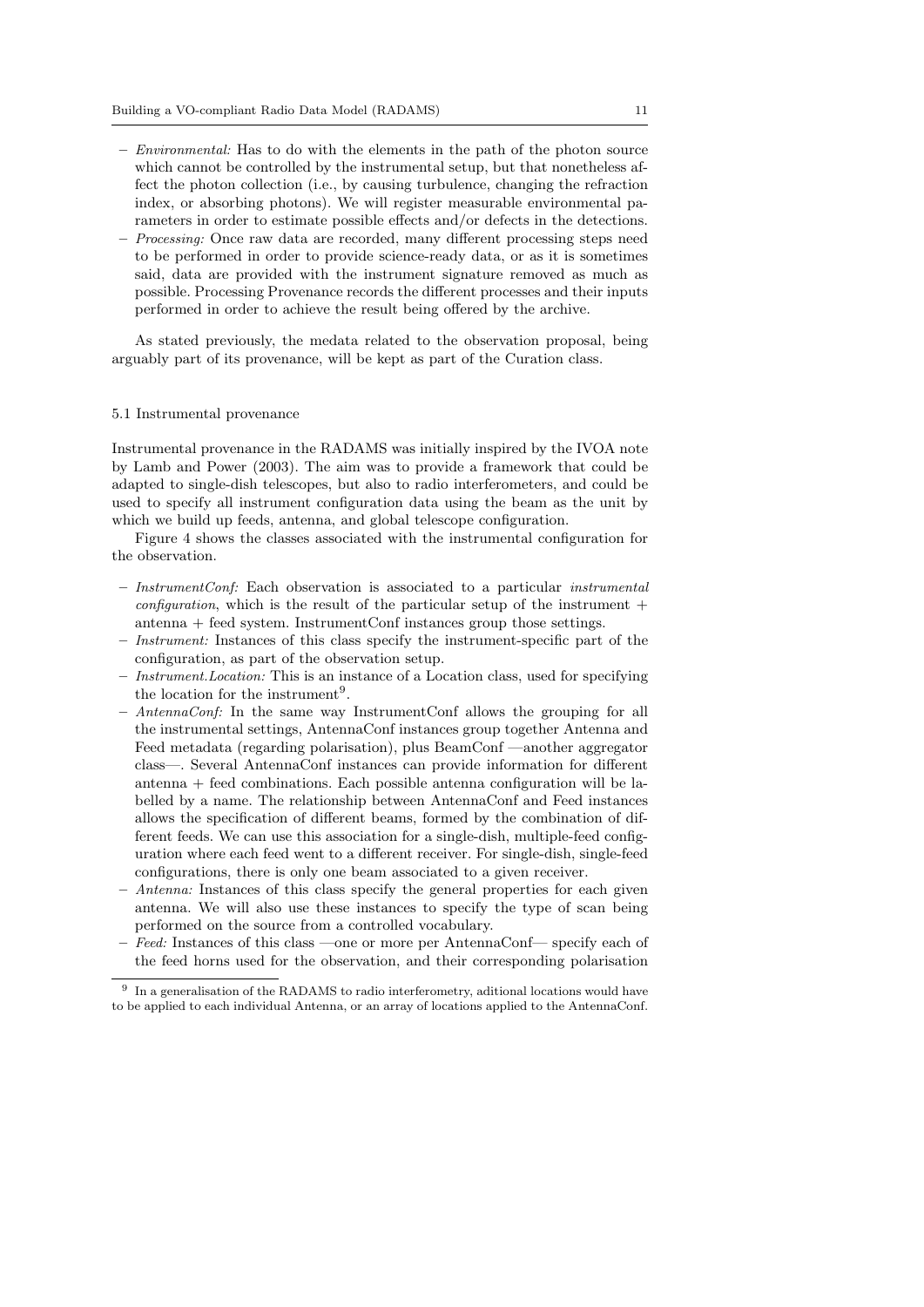|              | <b>FITS</b> |                           |                                                                                                                       |
|--------------|-------------|---------------------------|-----------------------------------------------------------------------------------------------------------------------|
| Attribute    | Keyword     | UCD                       | Description                                                                                                           |
| name         | INSTRUME    | meta.id; instr; meta.main | Instrument name.                                                                                                      |
| description  | N/D         | meta.note; meta.main      | Instrument description.                                                                                               |
| shortName    | N/D         | instr; meta.id            | Short name for the instrument.                                                                                        |
| locationName | N/D         | instr; pos; meta.id       | Instrument site identification.                                                                                       |
| URL          | COMMENT     | instr; meta.ref.url       | URL for the instrument (website for the instrument, docu-<br>mentation, or any other type of instrument description). |

#### Table 5 Provenance instrument metadata.

Table 6 Instrument location metadata.

| Attribute    | <b>FITS</b><br>Keyword | UCD                       | Description                               |
|--------------|------------------------|---------------------------|-------------------------------------------|
| locationName | N/D                    | instr; pos; meta.id       | Name of a particular instrument location. |
| latitude     | SITELAT                | instr; pos.earth.lat      | Instrument location latitude.             |
| longitude    | SITELONG               | instr; pos.earth.lon      | Instrument location longitude.            |
| altitude     | SITEELEV               | instr; pos.earth.altitude | Instrument location altitude.             |

from a controlled vocabulary: L, R, X, Y. We cannot make use of the Stokes polarisation parameters, as they cannot be directly measured via the feed configuration: instead, they have to derived by means of data processing steps.

- $-$  BeamConf: This class is used to group multiple beam+receiver pairs for a given feed.
- Beam: Metadata for this class specify the actual beam for the telescope, associated to a given spectral band.
- Receiver: These metadata are used to describe the most relevant properties of the receiver, such as receiver type, intermediate frequency —in the case of heterodyne stages—, et cetera.
- $-$  Spectrum: In case of spectroscopic observations, the spectral analyser that has been used is specified by instances of this class.
- Velocities: This class mirrors the Spectrum class, and is preferred for those cases where velocities are used, instead of frequency.

The detailed Instrumental provenance metadata recorded within the RADAMS is compiled in Tables 5, 6, 7, 9, 10, and 11. In addition, the description of spectral features (also to be reused by the CharDM in the Spectral axis) is provided in Table 12, with a mirror for velocity-based metadata in Table 13.

The definition of each element of the scanType vocabulary (Table 7) can be found in Table 8.

The vocabulary in use for Table 12 reflects the current status of radio astronomical observations, where only a line is selected as the target for the observation. However, broader spectrometers, such as those available with EMIR, or in the future with ALMA, might ask for a list of available lines, instead of specifying a single one.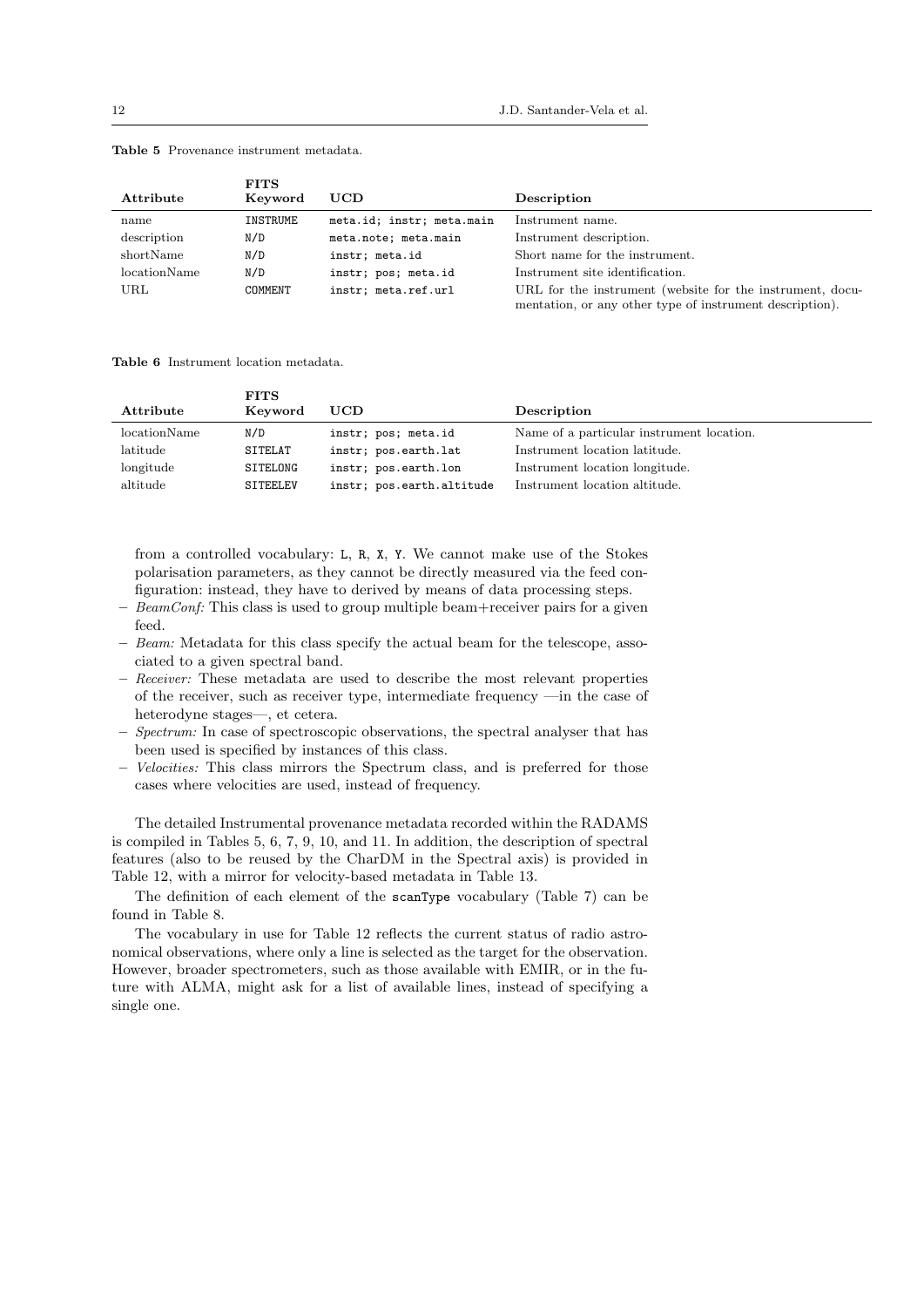| Attribute      | <b>FITS</b><br>Keyword | <b>UCD</b>                              | Description                                                                                                                                                                                                                                                                                               |
|----------------|------------------------|-----------------------------------------|-----------------------------------------------------------------------------------------------------------------------------------------------------------------------------------------------------------------------------------------------------------------------------------------------------------|
| name           | N/D                    | instr.telescope;<br>meta.title; meta.id | Name of the particular antenna.                                                                                                                                                                                                                                                                           |
| scanType       | N/D                    | instr.setup; meta.code                  | Type of scan being performed by this antenna, from a lim-<br>ited vocabulary (Lamb and Power, 2003): beamSwitch, cal,<br>cross, dopplerTrack, dwell, focus, frequencySwitch, hol-<br>ography, mosaic, onOff, onTheFly, point, positionSwitch,<br>pulsar, raster, skyDip, tiedArray, track, wobblerSwitch. |
| mount          | N/D                    | meta.note                               | Mount type for the telescope from a limited vocabulary.<br>azimuthal, equatorial, altazimuthal, dobson, german e-<br>quatorial.                                                                                                                                                                           |
| majorAxis      | N/D                    | instr; phys.size.smajAxis               | Major axis dimensions.                                                                                                                                                                                                                                                                                    |
| minorAxis      | N/D                    | inst; phys.size.sminAxis                | Minor axis dimensions.                                                                                                                                                                                                                                                                                    |
| effective Area | N/D                    | instr; phys.area                        | Effective instrument area.                                                                                                                                                                                                                                                                                |

Table 7 Antenna configuration metadata.

Table 8 Meaning of the different valid values for the scanType attribute in Table 7.

| scanType        | description                                                                                                                             |
|-----------------|-----------------------------------------------------------------------------------------------------------------------------------------|
| beamSwitch      | Scan where the change of reference position is accomplished by<br>means of changes in the beam optical path.                            |
| cal             | Power or gain calibration scan.                                                                                                         |
| cross           | Pointing scan across azimuth and elevation.                                                                                             |
| dopplerTrack    | Tracking with doppler correction for the channels being automat-<br>ically applied. Compare withtrack.                                  |
| dwe11           | A tracking scan for which the duration of the actual observation<br>time is prescribed, apart from any time needed to reach the source. |
| focus           | Scan used to focus the system.                                                                                                          |
| frequencySwitch | On-off scan performed by means of frequency switching.                                                                                  |
| holography      | Surface precision scanning by means of raster-scanning the beam<br>through a well-known point source.                                   |
| mosaic          | Interferometry-specific scan type, for creating data cube mosaics.                                                                      |
| onOff           | On-off scan, without specifying the switching technique.                                                                                |
| onTheFly        | Mapping scan performed while the antenna follows a pre-defined<br>path, with some periodical movement to a reference (off) position.    |
| point           | Power or spectral observation on a fixed antenna position.                                                                              |
| positionSwitch  | On-off scan performed by means of changing the antenna reference<br>position.                                                           |
| pulsar          | Pulsar-tuned tracking scan.                                                                                                             |
| raster          | Power or spectral observations along a raster line.                                                                                     |
| skyDip          | Sky-dip, or tipping of the antenna to get a $T_A$ or $T_{sus}$ profile over<br>different elevations.                                    |
| tiedArray       | Interferometry-specific scan type, where the complete array pro-<br>duces phased data to VLBI observations.                             |
| track           | Power or spectral observation while the antenna tracks a particu-<br>lar celestial point, or follows a solar system body.               |
| wobblerSwitch   | Similar to beamSwitch, but using a <i>wobbler</i> as secondary mirror.                                                                  |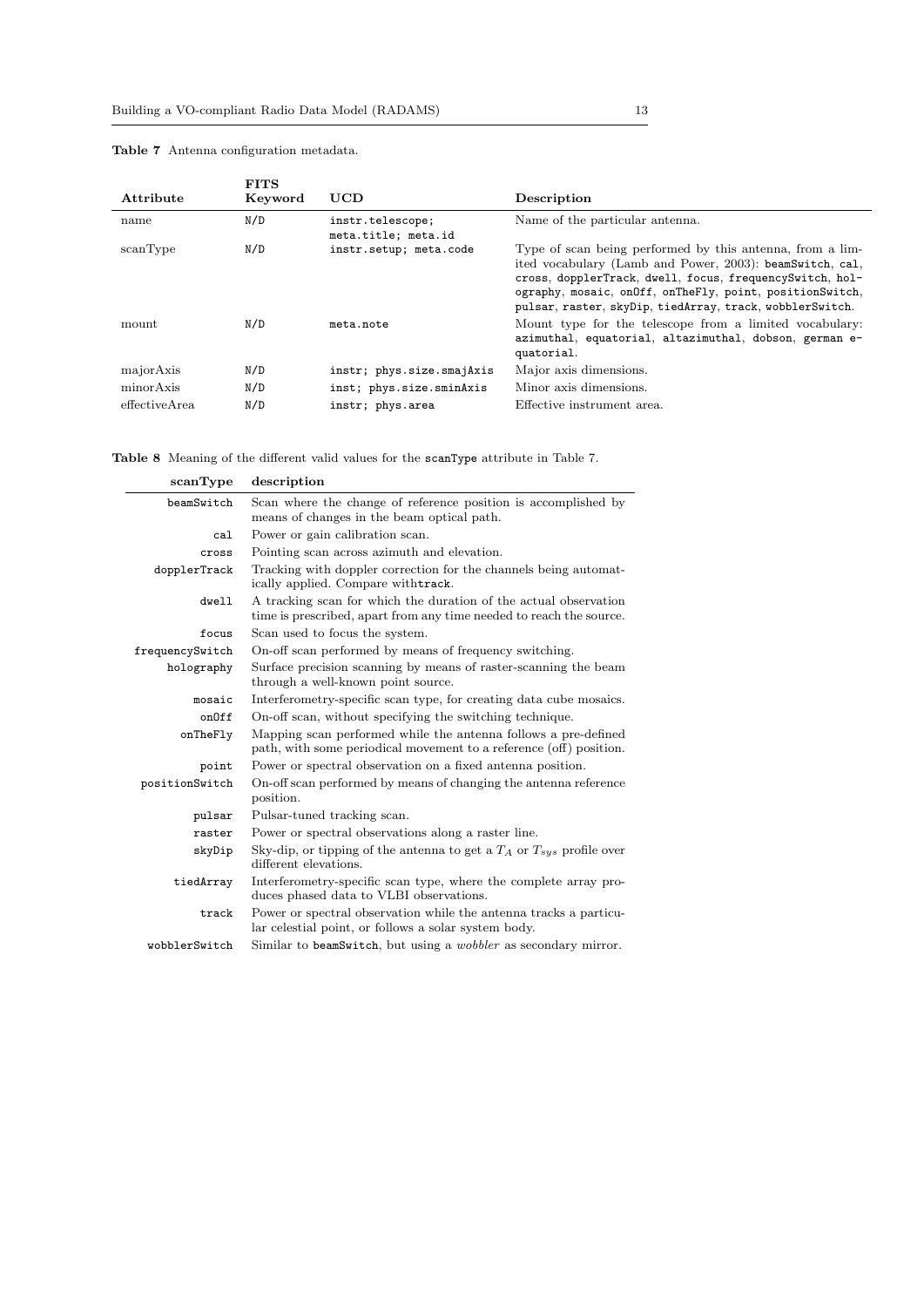Table 9 Feed configuration metadata.

| Attribute    | FITS<br>Keyword | UCD                             | Description                                                 |
|--------------|-----------------|---------------------------------|-------------------------------------------------------------|
| polarization | POLTY           | phys.polarization;<br>meta.code | Polarisation value from a controlled vocabulary: L, R, X, Y |

# Table 10 Beam configuration metadata.

 $F_{\rm T}$  $F_{\rm T}$  $G$ 

|                         |             | 11 I D         |                          |                                                    |
|-------------------------|-------------|----------------|--------------------------|----------------------------------------------------|
|                         | Attribute   | Keyword        | <b>UCD</b>               | Description                                        |
|                         | beamMajor   | BMAJ/HPBW      | instr.beam;              | Major axis HPBW of the main lobe of the beam.      |
|                         |             |                | phys.size.smajAxis       |                                                    |
|                         | beamMinor   | BMIN/HPBW      | instr.beam;              | Minor axis HPBW of the main lobe of the beam.      |
|                         |             |                | phys.size.sminAxis       |                                                    |
|                         | sensitivity | <b>BEAMEFF</b> | instr.beam;              | Beam average sensitivity.                          |
|                         |             |                | instr.sensitivity        |                                                    |
|                         |             |                | instr.beam; pos.posAng;  | Main lobes beam solid angle.                       |
| mainBeamSolidAngleN/D   |             |                | meta.main                |                                                    |
| totalBeamSolidAngle N/D |             |                | instr.beam; pos.posAng;  | Total beam solid angle, including secondary lobes. |
|                         |             |                | stat.max                 |                                                    |
|                         | directivity | N/D            | instr.beam; instr.setup; | Directivity percentage.                            |
|                         |             |                | arith.factor             |                                                    |
|                         | gain        | ANTGAIN        | instr.beam; instr.setup; | Beam gain <sup><math>a</math></sup> .              |
|                         |             |                | arith.factor             |                                                    |
|                         |             |                |                          |                                                    |

 $a$  We still have to clarify if the gain attribute is related to the directivity concept or not, and if it is related with the receiving stages or not.

#### Table 11 Receiver metadata.

 $F_{\rm F}$ 

| Attribute     | FIIS<br>Keyword | <b>UCD</b>             | Description                                                             |
|---------------|-----------------|------------------------|-------------------------------------------------------------------------|
|               |                 |                        |                                                                         |
| type          | <b>BACKEND</b>  | instr.setup; meta.note | Receiver type (HEMT, Bolometer, SIS, et cetera).                        |
| skyCentreFreq | N/D             | src; em.radio; em.freq | Antenna tuning frequency.                                               |
| ifCentreFreq  | N/D             | instr.setup; em.freq   | Heterodyne receiver intermediate frequency (or list of<br>frequencies). |
| bandwidth     | BANDWID         | instr.bandwidth        | Filter-bank total bandwidth.                                            |

# 5.2 Environmental provenance

Environmental provenance is the part of the provenance dealing with ambient conditions, and as such the main class is called Provenance.AmbientConditions: it encompasses all metadata needed to specify weather conditions, air mass, opacity, et cetera. Figure 5 shows the corresponding classes and their relationships.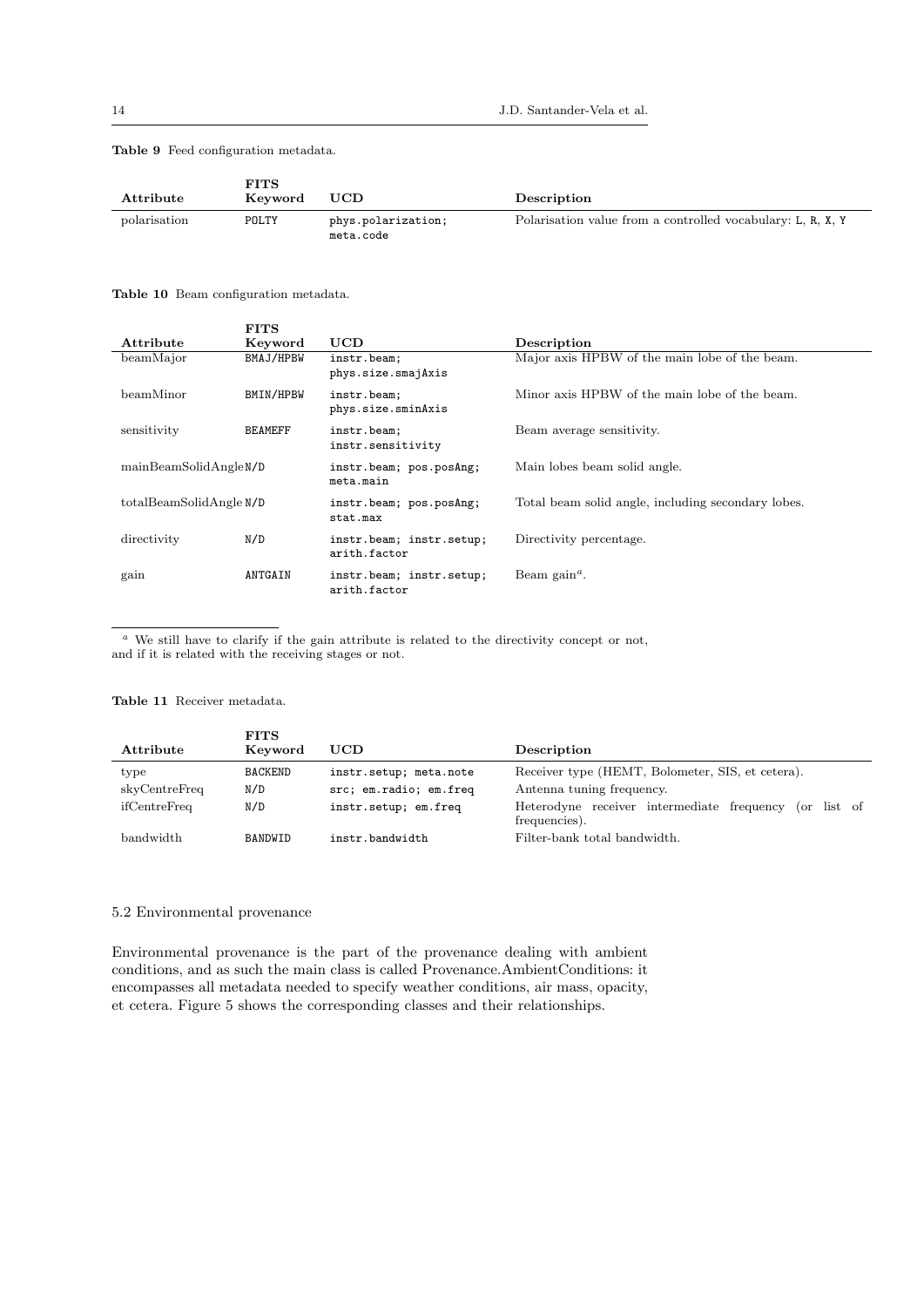Table 12 Spectrum metadata. It might be necessary to change the MOLECULE and TRANSITI keywords to LINE, for better CLASS compatibility.

|                             | <b>FITS</b>                    |                                             |                                                                                           |
|-----------------------------|--------------------------------|---------------------------------------------|-------------------------------------------------------------------------------------------|
| Attribute                   | Keyword                        | <b>UCD</b>                                  | Description                                                                               |
| numChannels                 | NAXISn                         | spect; em.freq;<br>meta.number              | Number of spectral channels.                                                              |
| chanSeparation <sup>a</sup> | N/D                            | spect; em.freq                              | Mean channel separation (in frequency units), or channel fre-<br>quency separation array. |
| freqResolution              | FREQRES                        | spect.resolution; em.freq                   | Frequency resolution.                                                                     |
| velRefFrame                 | <b>SPECSYS</b>                 | spect; phys.veloc;<br>pos.frame; meta.id    | Identification of the reference system used for the velocity.                             |
| refChanNum                  | N/D                            | spect; em.freq;<br>meta.number; meta.ref    | Spectral reference channel.                                                               |
| refChanFreq                 | OBSFREQ                        | spect; em.freq;<br>meta.code; meta.ref      | Spectral reference frequency (observed frequency).                                        |
| restFreq                    | FREQn<br><b>or</b><br>RESTFREQ | spect.line; em.freq                         | Observed spectral line rest frequency.                                                    |
| molecule                    | MOLECULE <sup>b</sup>          | spect; phys.mol; meta.id                    | Molecule name.                                                                            |
| transition                  | TRANSITI $^c$                  | spect;<br>phys.atmol.transition;<br>meta.id | Transition.                                                                               |

<sup>a</sup> There is a certain redundancy between the Provenance.Spectrum.chanSeparation attribute and the Coverage.Spectral.Resolution attributes.

 $b$  It might be necessary to change the MOLECULE keyword by LINE, for better CLASS compatibility.

 $c$  It might be necessary to change the TRANSITI keyword to LINE, for better CLASS compatibility.

- AmbientConditions: Holds all metadata related with weather conditions for the observation, such as humidity, wind speed, opacity at zenith, et cetera.
- $-$  *OpacityCurve:* Includes the opacity curve (linked as a VOTable file) associated to the observing term where the data were observed (which we will derive from the nearest two skydip scans performed before and after the observation). We propose the inclusion of an array of [elevation, Tsky] pairs, together with the azimuth and the starting time of the skydip. Calculation of the opacity curve is different for bolometric or heterodyne observations. It is also necessary to include information on the atmospheric model and/or software used for opacity fitting. For instance, the atmospheric model used by MOPSIC and MIRA, the data reduction packages at the IRAM 30m antenna, is the Atmospheric Transmission at Microwaves (ATM; Pardo et al., 2001).

By providing a unified Ambient Provenance model, we allow for querying global ambient variables across the VO, which can allow for better selection of observations, but also for establishing a multidimensional quality metric that takes into account weather, and also CharDM resolution, and that can even be used for weather science and forecast, including applications such as weather-prediction assisted scheduling (Alvarez et al., 2010), but using data across observatories.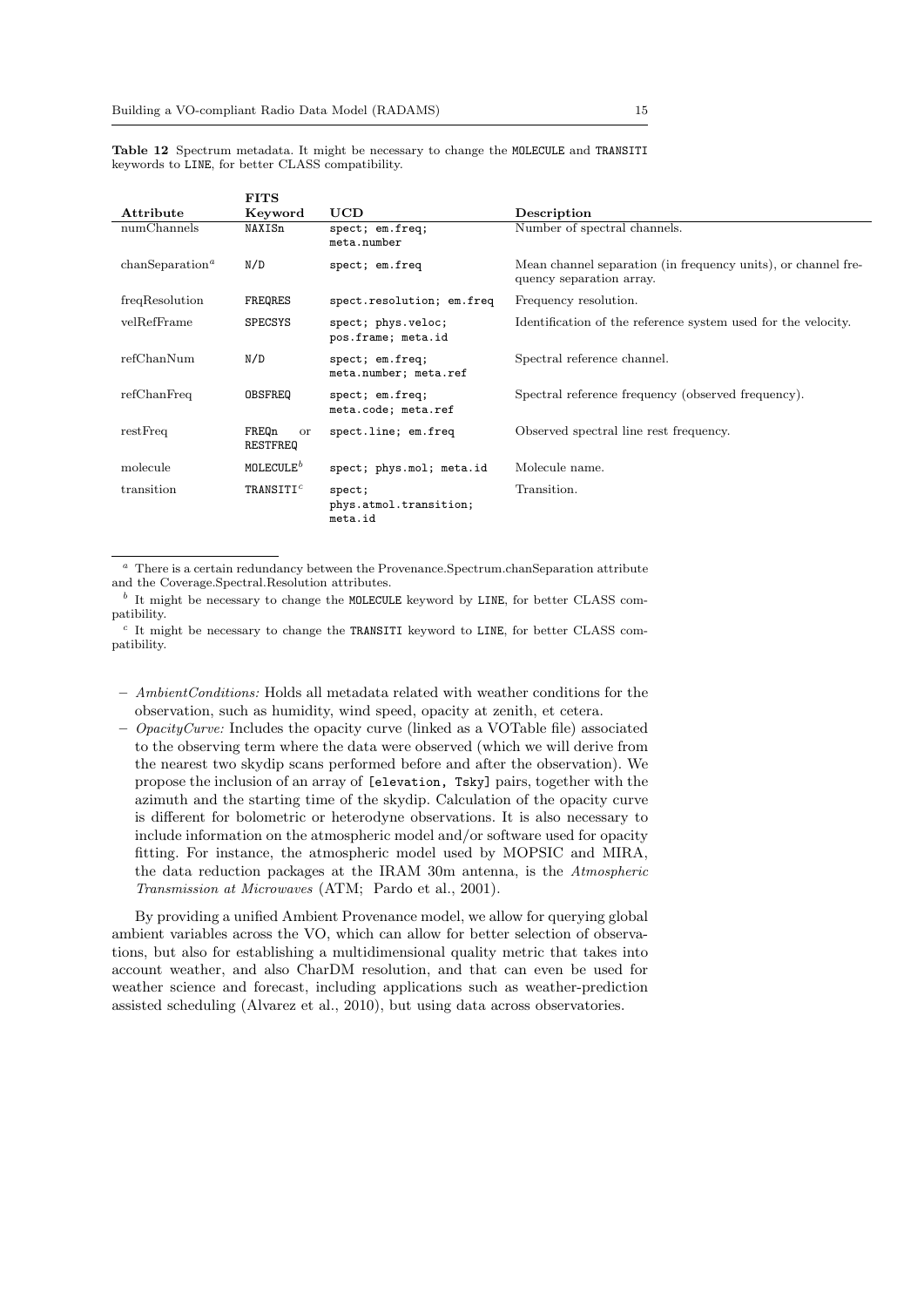|                             | <b>FITS</b>           |                                             |                                                                                         |
|-----------------------------|-----------------------|---------------------------------------------|-----------------------------------------------------------------------------------------|
| Attribute                   | Keyword               | <b>UCD</b>                                  | Description                                                                             |
| numChannels                 | N/D                   | spect; phys.veloc;<br>meta.number           | Number of velocity channels.                                                            |
| chanSeparation <sup>a</sup> | N/D                   | spect; phys.veloc                           | Mean channel separation (in velocity units), or velocity channel sep-<br>aration array. |
| velResolution               | N/D                   | spect.resolution;<br>phys.veloc             | Velocity resolution.                                                                    |
| velRefFrame                 | N/D                   | spect; phys.veloc;<br>pos.frame; meta.id    | Identification of the reference system used for the velocity.                           |
| refChanNum                  | N/D                   | spect; phys.veloc;<br>meta.number; meta.ref | Velocity reference channel.                                                             |
| refChanVel                  | N/D                   | spect; phys.veloc;<br>meta.code; meta.ref   | Frequency for the velocity reference channel.                                           |
| restFreq                    | RESTFREQ              | spect.line; em.freq                         | Observed spectral line rest frequency.                                                  |
| molecule                    | MOLECULE <sup>b</sup> | spect; phys.mol; meta.id                    | Molecule name.                                                                          |
| transition                  | TRANSITI $^c$         | spect;<br>phys.atmol.transition;<br>meta.id | Transition.                                                                             |

# Table 13 Velocity metadata.

 $\,^a\,$  There is a certain redundancy between the Provenance.<br>Velocity.chan<br/>Separation attribute and the Coverage.Spectral.Resolution attributes.

 $b$  It might be necessary to change the MOLECULE keyword to LINE, for better CLASS compatibility.

 $c$  It might be necessary to change the TRANSITI keyword to LINE, for better CLASS compatibility.

### Table 14 AmbientConditions metadata.

| Attribute    | <b>FITS</b><br>Keyword       | UCD                                            | itemize                                                        |
|--------------|------------------------------|------------------------------------------------|----------------------------------------------------------------|
| timeStamp    | DATE-OBS                     | time.obs.start                                 | Moment at which the weather snapshot is<br>taken.              |
| opacity      | TAUZEN                       | phys.absorption.coeff                          | Opacity at zenith estimated at the observa-<br>tion frequency. |
| airMass      | AIRMASS                      | obs.airMass                                    | Air mass at zenith at the observing site.                      |
| temperature  | TAMBIENT                     | phys.temperature                               | Ambient temperature.                                           |
| humidity     | HUMIDITY                     | obs.atmos:                                     | Ambient humidity.                                              |
| waterVapour  | $TAU_WPATH_RD \leq freq > a$ | phys.columnDensity<br>obs.atmos; phys.pressure | Equivalent pressure of the water vapour<br>column.             |
| tauFrequency | $TAU_WPATH_RD \leq freq$     | obs.atmos; em.freq                             | Tau radiometer frequency.                                      |
| wind         | <b>WINDSPEE</b>              | obs.atmos; phys.veloc                          | Wind speed.                                                    |

 $a$  This keyword is defined within the IRAM MB-FITS bidimensional table. The first column corresponds to waterVapour, the second to tauFrequency.

l,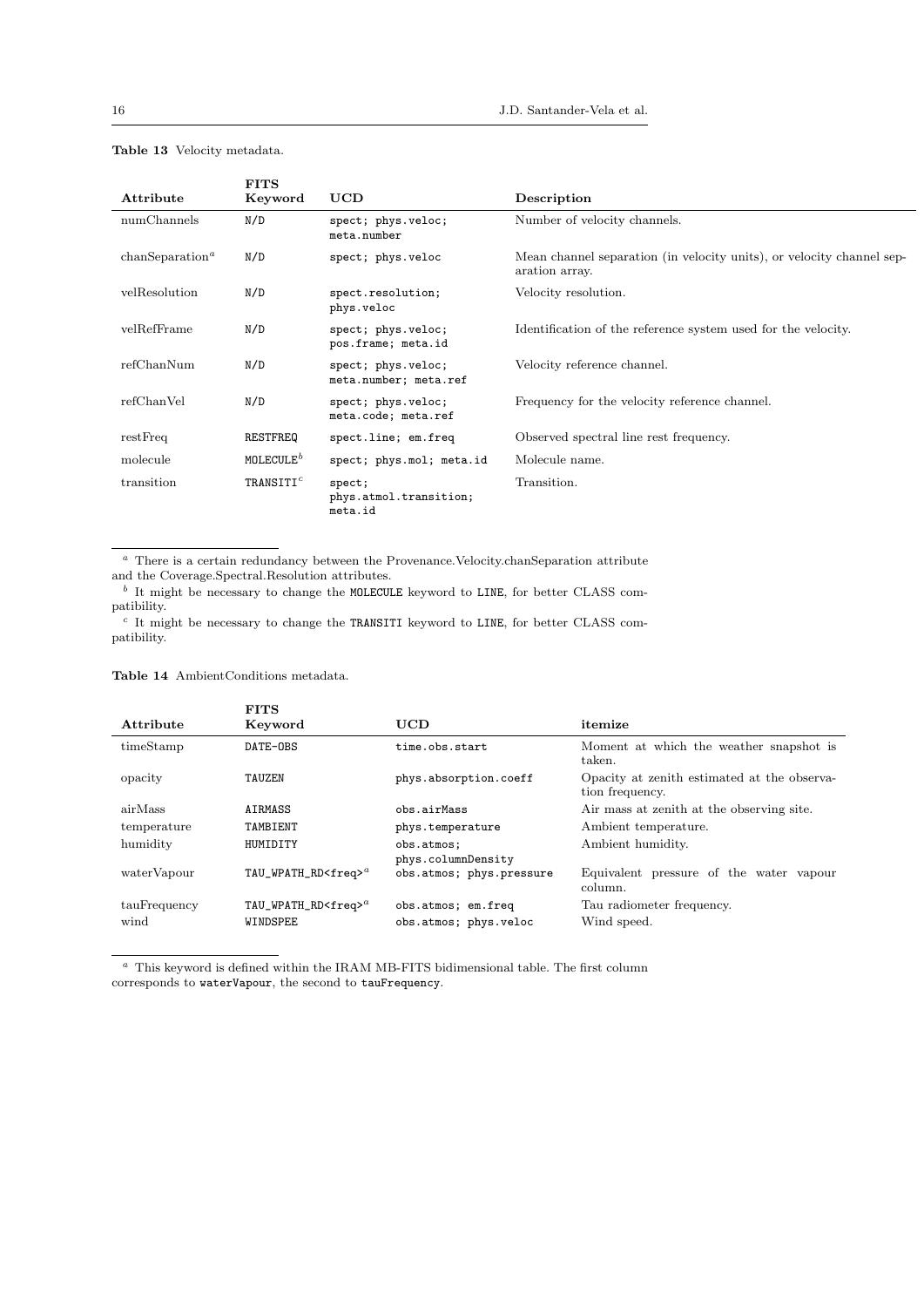| Attribute    | <b>FITS</b><br>Keyword | UCD                                  | itemize                                                   |
|--------------|------------------------|--------------------------------------|-----------------------------------------------------------|
| opacity      | TAUZEN                 | phys.absorption.coeff                | Opacity at zenith estimated at the observation frequency. |
| skydipStart  | DATE-OBS               | time.obs.start                       | Skydip starting time.                                     |
| azimuth      | AZIMUTH                | pos.az                               | Skydip azimuth.                                           |
| elevation[n] | ELEVATIO               | pos.el                               | Skydip scan elevation.                                    |
| tsky[n]      | N/D                    | instr.skyTemp                        | Sky temp at n <sup>th</sup> skydip.                       |
| atmosModel   | N/D                    | meta.modelled; obs.atmos;<br>meta.id | Atmospheric model identification.                         |

#### Table 15 Opacity metadata.

### RADAMS' ambient metadata are listed in Tables 14 and 15.

# 5.3 Processing provenance

The Provenance.Processing class enables the specification of processing processes applied to the data before archival, including some processes necessary for the actual observation, such as the determination of the background signal via frequencySwitching or positionSwitching for background/source data comparison.

The RADAMS will make use of just two classes, Processing and Calibration —this is a subclass of processing—. Order is relevant, and it should be possible to reconstruct the pipeline by the ordering of Processing and/or Calibration instances. Figure 6 shows these classes.

- Processing: It holds information specifying the type of processing applied to data before archival. This includes pseudo-observational techniques such as position switching or frequency switching, as well as the type of data averaging, data weighting, et cetera. Table 16 provides minimal initial metadata, using arrays of parameter keywords for extensibility at the expense of complexity.
- $-$  *Calibration:* Is a subclass of Processing, where the type of processing is data-Calibration. This class provides additional attributes to specify the type of calibration, and the axes to where this calibration will be applied. Table 17 provides minimal initial metadata, using arrays of parameter keywords for extensibility at the expense of complexity.

We still have to develop a calibration and/or pointing model; maybe based upon IRAM-Multi-Beam-FITS, or GBT FITS calibration tables.

# 6 Packaging of observations

Single datasets in the VO are typically delivered in one of three forms<sup>10</sup>: VOTable tabular data, FITS tabular data, or FITS observation data (i.e., images, spectra, data cubes) with a VOTable description.

<sup>10</sup> Other formats, such as JPEG previews (possibly including Astronomical Visualization Metadata, http://www.ivoa.net/Documents/latest/AOIMetadata.html), or CSV values, are technically possible.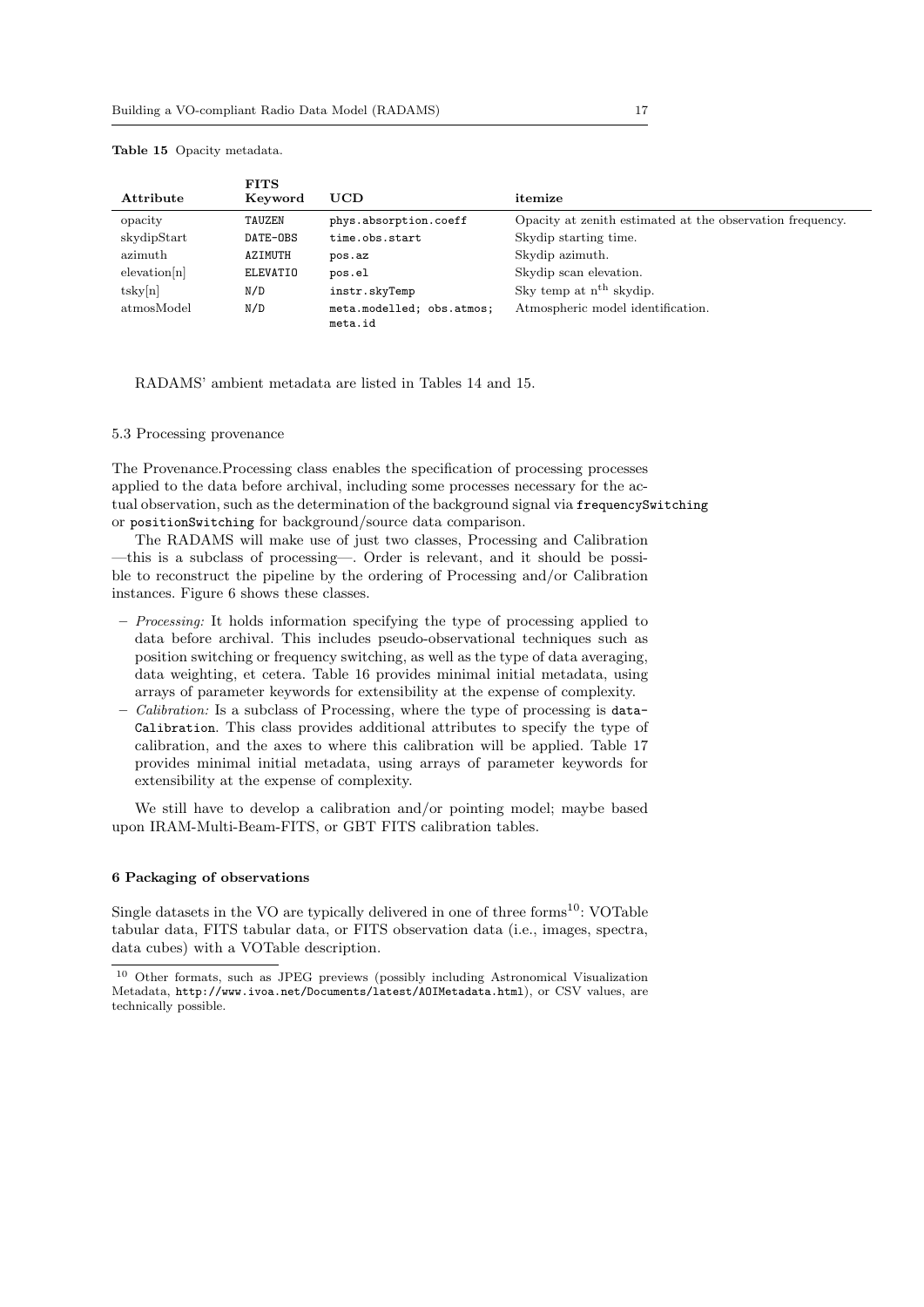| Attribute            | <b>FITS</b><br>Keyword | UCD                    | Description                                                                                                                                                                                                                                                                                                                                    |
|----------------------|------------------------|------------------------|------------------------------------------------------------------------------------------------------------------------------------------------------------------------------------------------------------------------------------------------------------------------------------------------------------------------------------------------|
| timestamp            | DATE-RED               | obs.param; time.epoch  | Timestamp for the processing step being performed.                                                                                                                                                                                                                                                                                             |
| kind                 | N/D                    | obs.param; meta.code   | Type of processing applied to source data; comes from a<br>controlled vocabulary: unprocessed, noiseWeightedAverage,<br>nonWeightedAverage.                                                                                                                                                                                                    |
| softwarePackage      | N/D                    | meta.software; meta.id | Software package used for data processing; should come from<br>a controlled vocabulary: CLASS, AIPS, AIPS++, CASA, MOPSIC,<br>GILDAS, MIRA, MIR, other. In the case of other, the actual<br>package that was used should be added as a parameter,<br>with parameter name as software Package and the param-<br>eter value as the package name. |
| parameter[n].name    | N/D                    | obs.param; meta.code   | Additional processing parameter name, whose value will be<br>in parameter value; eventually, we will have a controlled list<br>of possible parameter name values.                                                                                                                                                                              |
| $parameter[n].$ kind | N/D                    | obs.param; meta.code   | From a controlled vocabulary: integer, float, string, et<br>cetera. At least all of FITS data types should be present.                                                                                                                                                                                                                         |
| parameter[n].value   | N/D                    | $obs.$ param $^a$      | Value for the parameter indicated by parameter name.                                                                                                                                                                                                                                                                                           |

# Table 16 ProcessingStep metadata.

 $a$  The final UCD to mark parameter[n].value will be calculated when writing the VOTable, as it depends on parameter.kind; it will be obs.param; meta.number most of the time, but it could be obs.param; meta.name or obs.param; meta.code, depending on the context.

Table 17 Calibration metadata<sup>a</sup>.

| Attribute                | <b>FITS</b><br>Keyword | UCD                                  | Description                                                                                                                         |
|--------------------------|------------------------|--------------------------------------|-------------------------------------------------------------------------------------------------------------------------------------|
| timestamp                | DATE-RED               | obs.param; time.epoch                | Timestamp for the calibration step being performed.                                                                                 |
| parameter.name           | N/D                    | obs.calib; obs.param;<br>meta.id     | Keyword defining the parameter that we will characterise<br>with the remaining attributes.                                          |
| parameter.kind           | N/D                    | obs.calib; obs.param;<br>meta.code   | Type of calibration parameter used, from a controlled vo-<br>cabulary: additive, factor, polynomial, exponential, log-<br>arithmic. |
| parameter.value          | N/D                    | obs.calib; obs.param;<br>meta.number | Value for the main calibration parameter, where parame-<br>ter.kind is not polynomial.                                              |
| parameter.sigma          | N/D                    | obs.calib; obs.param;<br>meta.number | Value of sigma, for exponential calibrations.                                                                                       |
| parameter.calCoeff.[n]MD |                        | obs.calib; obs.param;<br>meta.number | n <sup>th</sup> degree coefficient for a polynomial calibration parameter;<br>polynomial degree is derived from the maximum n.      |

<sup>a</sup> It is mandatory that at least one [parameter.name, parameter.kind, parameter.value] triplet appears, with fluxScale as parameter.name, and one of antennaTemperature, mbBrightnessTemperature, or S nu as the parameter.value, with a parameter.kind of string.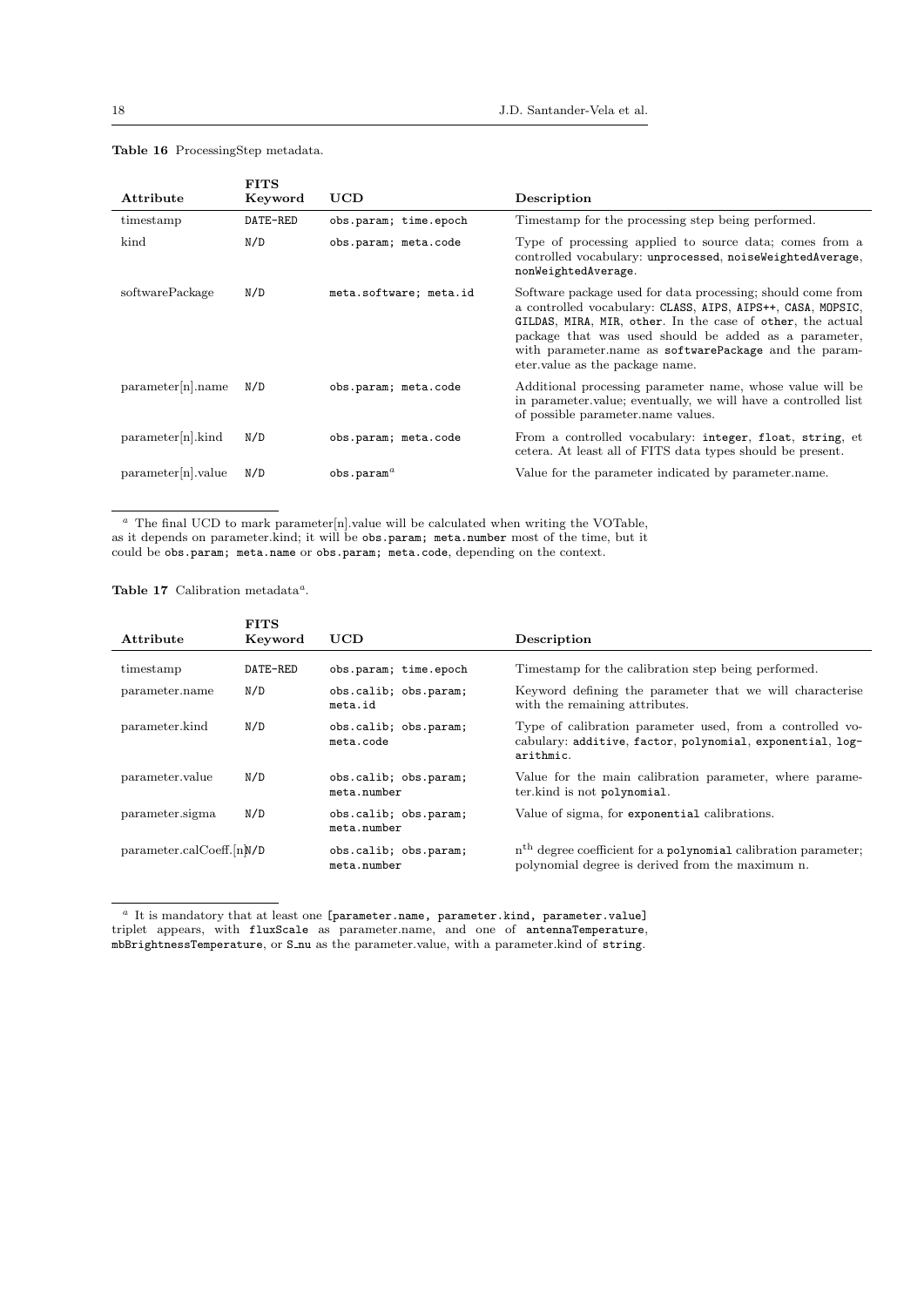However, many datasets need the delivery of more than one data product: for instance, OTF with heterodyne instruments can produce many different spectra in individual scans, and the final reprocessed data cube, and users might want to access all of them at the same time. Having an organisational unit that binds together those different data types, and keeps information on the Characterisation of them, their provenance, etc., enabling offline evaluation and selection.

The Packaging class is used to specify how data from different sources will be presented together. For instance, if we wanted to retrieve data belonging to a particular survey subset, a VO system could reply with a Multi-Beam FITS file containing all the scans and sub-scans that conform the On-Off patterns for a single issued observation, or with a .zip file with all the FITS files belonging to the survey, or with just a single On-Off pair, et cetera.

An instance of the Packaging class describes the contents of the data retrieved, in terms of project organisation, and of the particular files being actually delivered.

As there is no Packaging class defined at the VO level, we have resorted to other packaging description mechanisms available in other archiving tools.

We believe a standard VO packaging scheme is needed in order to facilitate distribution of datasets. The packaging scheme that we propose, called VOPack —Virtual Observatory Package; .vopack file extension— is a tarred and gzipped folder (.tgz file) with an XML content descriptor, which acts as VO-aware manifest of contained assets.

In particular, a VOPack describes the relationships between the grouped units (VOTable, FITS, and/or ancillary files, or included VOPacks), and also provides CharDM metadata for the whole VOPack, which allows to picture the package in observational parameter space.

The VOPack, then, is a way of distributing VO-compliant content, in a way that makes it easy to reuse and point to existing content, either remote or locally.

VOPacks consist of a compressed file that contains at least a voPack.xml file —following the VOPack XML Schema— that describes all the additional content of the compressed VOPack, and their relationships between them. Figure 7 shows the structure of a VOPack from the VOPack schema.

In that diagram, the voPack element is the root for the XML document. It includes a description, the originating query, and one or more packUnits, which actually point to the information being retrieved. The originatingQuery element contains the string with the URI that allows the retrieval of the voPack. Additional characterisation elements, following the Characterisation schema, can be used to further specify properties on the data being delivered with the VOPack.

The packUnit corresponds to a single piece of data, or to another packUnits, in case of more structured data. The depth of inclusion is arbitrary.

packUnits have a type attribute that can be one of: votable, fits, vopack, compressedFolder, folder, otherXML, otherNonXML. Table 18 specifies the meaning of this attribute.

For the vopack, folder and compressedFolder values, a new vopack.xml file has to be provided for their description. This allows for meta-packaging of ready-made VOPacks.

For the first three types, the informationPath attribute gives an XPath to the actual data being pointed, just in case the packUnit contains several tables, and not all of them are to be considered. In the case of FITS files, the informationPath looks XPath-like, but points to the HDU or Image holding the data.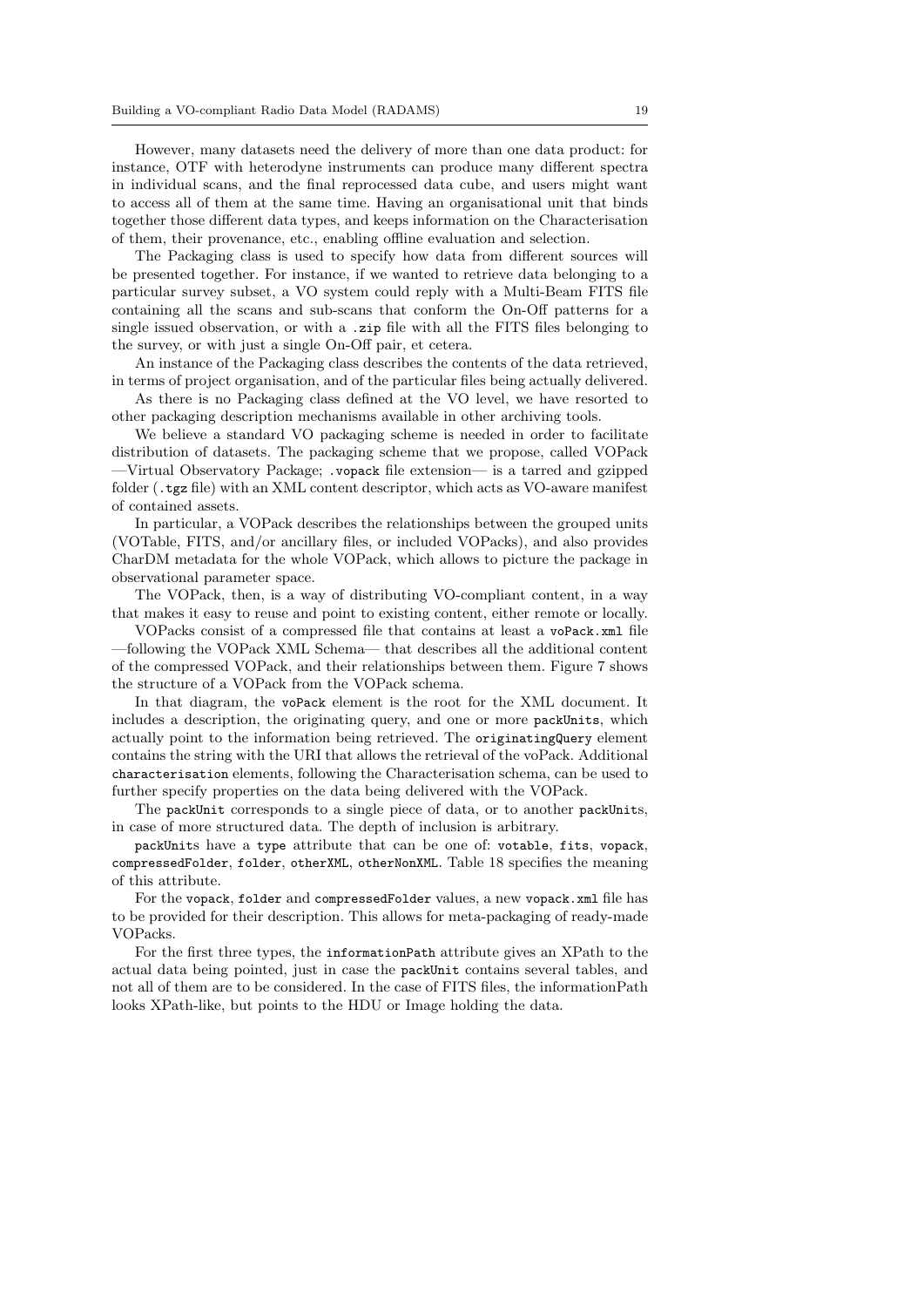| packUnit         | description                                                                                                                                                                                                                       |
|------------------|-----------------------------------------------------------------------------------------------------------------------------------------------------------------------------------------------------------------------------------|
| votable          | The packed unit is a VOTable.                                                                                                                                                                                                     |
| fits             | The packed unit is a FITS file.                                                                                                                                                                                                   |
| vopack           | The packed unit is itself a VO pack. The characterisation of the referencing VO pack encompasses<br>all packed units, while each particular one will have its own, <i>narrower</i> characterisation.                              |
| compressedFolder | The referenced packed unit is a compressed directory.                                                                                                                                                                             |
| folder           | The referenced packed unit is a directory in the same file-system as the referencing VOPack.                                                                                                                                      |
| otherXML         | An XML representation, other than a VOTable, is used.                                                                                                                                                                             |
| otherNonXML      | A non-XML representation, also different from a FITS file, is used. This kind of representation should<br>be avoided, but would be useful for packing instrument specific raw data formats, which are correctly<br>characterised. |

Table 18 Meaning of the different valid values for attributes of the packUnit data type.

The VOPack XML Schema has been inspired by the concepts of Digital Items, Digital Item Containers, and Digital Item Components from MPEG-21 (Bormans and Hill, 2002), with the aim of being able to reuse the CharDM for direct package and sub-package inspection and selection.

The VOPack concept is orthogonal to the rest of RADAMS' classes, and can be used independently.

### 7 RADAMS Uptake and Implementations

The RADAMS has been implemented, so far, in two radio astronomical archives: the TAPAS archive for the IRAM 30m radio telescope<sup>11</sup>, and the DSS-63<sup>12</sup>.

TAPAS is a complete archive implementation for the IRAM 30m, with special emphasis in keeping observation metadata as modelled by the RADAMS, and the capability of storing (and delivering) data for large programs in the future. It covers both heterodyne and bolometer observations for both single-pixel and multi-pixel instruments, and has shown its modularity by the recent incorporation of the EMIR heterodyne backends<sup>13</sup>, substituting the old ABBA ones.

Figure 8 shows TAPAS output for a given observation, with the relationship of the different sections to the RADAMS highlighted.

The DSS-63 archive contains the observations in K-band (18 to 26 GHz) of the DSS-63 antenna taken during 2006. The system is prepared for future extensions to other ranges, in particular the Q-band (40 to 50 GHz) and Ka-band (32 GHz), and forms part of the work developed through a collaboration between the AMIGA group (IAA-CSIC) and CAB (INTA-CSIC) for the integration of radio astronomical archives in the Virtual Observatory.

 $11$  https://tapas.iram.es/tapas/

<sup>12</sup> http://sdc.cab.inta-csic.es/robledo/

 $^{13}$ http://iram.fr/IRAMFR/ARN/sep09/node4.html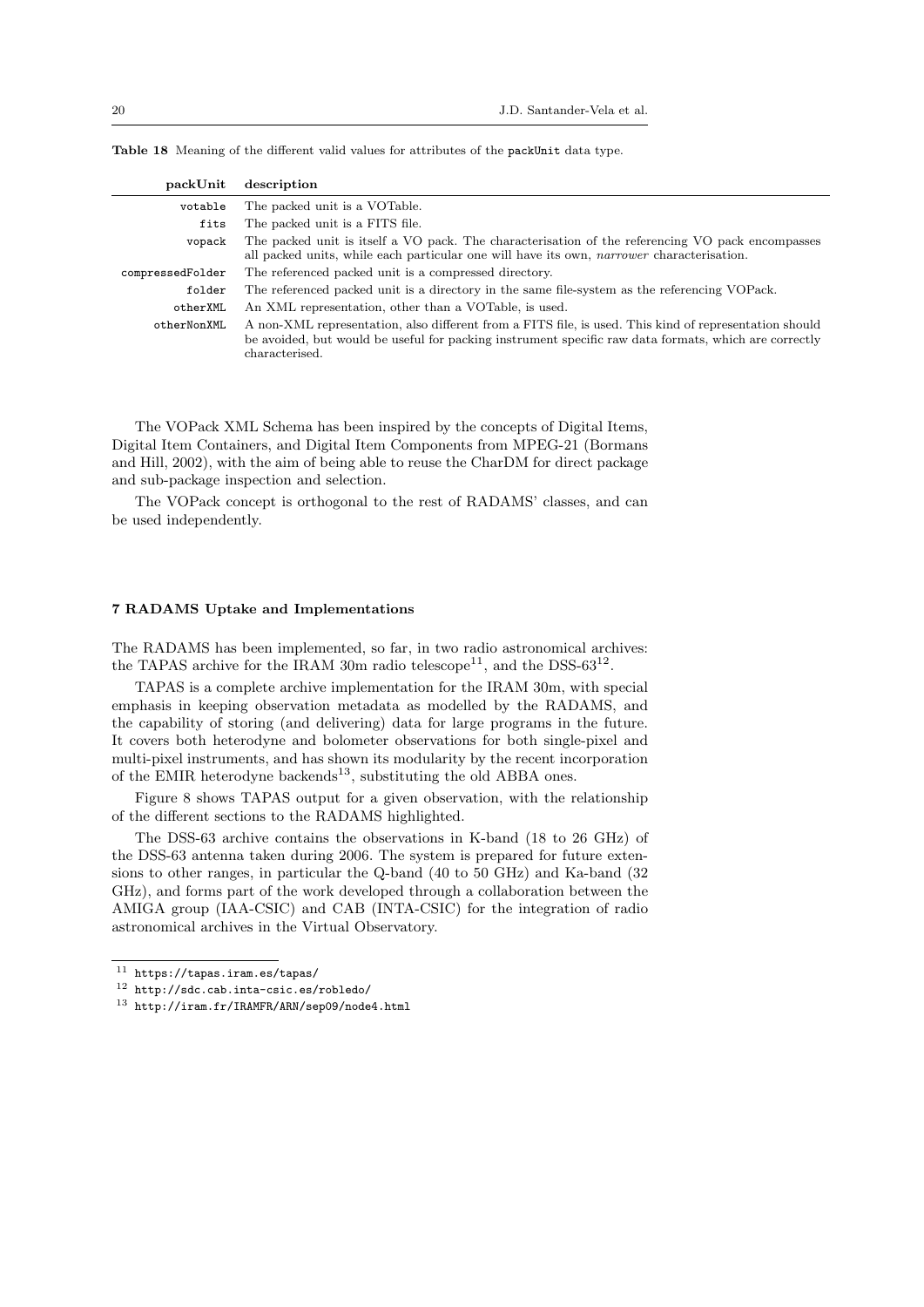#### 8 Conclusions & Future Work

We have performed a review of the VO enhances astronomer's interaction with astronomical archives, and how data in those archives become interoperable thanks to a unified description and semantics, and a shared data model.

The IVOA has proposed several data models pertaining to astronomical observations, specially the description of the spatial, temporal, and energy parameters defining observations. However, there are no complete instantiation of the complete IVOA data model for observations, and many radio astronomical specifics are not taken into account in existing models, hence the need for the RADAMS.

Using IVOA principles drafted by the IVOA Data Modelling WG (McDowell et al., 2005), and the data model for astronomical data Characterisation (IVOA Data Modelling WG, 2008), we have developed a data model which includes Provenance, Policy, Curation, and Packaging classes.

Those added classes are completely modular, both in their expression in database form as in their XML serialisation, as they use their own UTypes, and as such they can be safely ignored by applications not able to understand such metadata. Radio astronomical specificities are captured in the Provenance class, and the rest of the classes remain unchanged. In that way, the RADAMS does not need to be an IVOA standard, but can be used as a guide on how to provide the missing observation information from IVOA's ObsDM framework for radio astronomy, but also for additional bands outside of the optical domain.

The RADAMS has been validated by being used as the basis for the development of two radio astronomical archives, those for the DSS-63 and IRAM 30m antennas. Those archives back-up the feasibility of using IVOA data models as the basis for the development of new astronomical archives, helping with their interoperability.

These archives have needed a complete set of metadata for their XML serialisations, consisting of target FITS keywords for the Data-filler, and Unified Content Descriptors (UCDs) for all attributes. Many UCDs have been built by means of juxtaposition of existing ones, so that the resulting UCDs are more specific than their individual atoms. A few UCDs have been proposed for addition to the UCD1+ vocabulary.

We have presented the different modules making up the RADAMS for approval to the IVOA Data Modelling Working Group, in order to provide a reference implementation of an IVOA-based observational data model for radio astronomy.

We plan to further generalise the RADAMS with support for radio interferometry, and time-series data (i.e., for pulsar observations).

Finally, we intend to formulate the Provenance relationships in terms of the Open Provenance Model (OPM; Moreau et al., 2010), so that OPM based tools can be used to derive attributions, lineage, and provide quality metrics.

The SQL source code, and the JSON file describing the RADAMS meta-model are available from the authors on request.

Acknowledgements The authors acknowledge support from Spanish DGI Grants AYA 2005- 07516-C02-01, AYA 2005-07516-C02-02, AYA2008-06181-C02, and Junta de Andalucía grant P08-FQM-4205-PEX. They also acknowledge support from the Spanish Virtual Observatory (through grants AYA2005-24102-E and AYA 2008-02156) for useful discussions and travel support for IVOA InterOp meetings. They are also grateful for input provided by José Francisco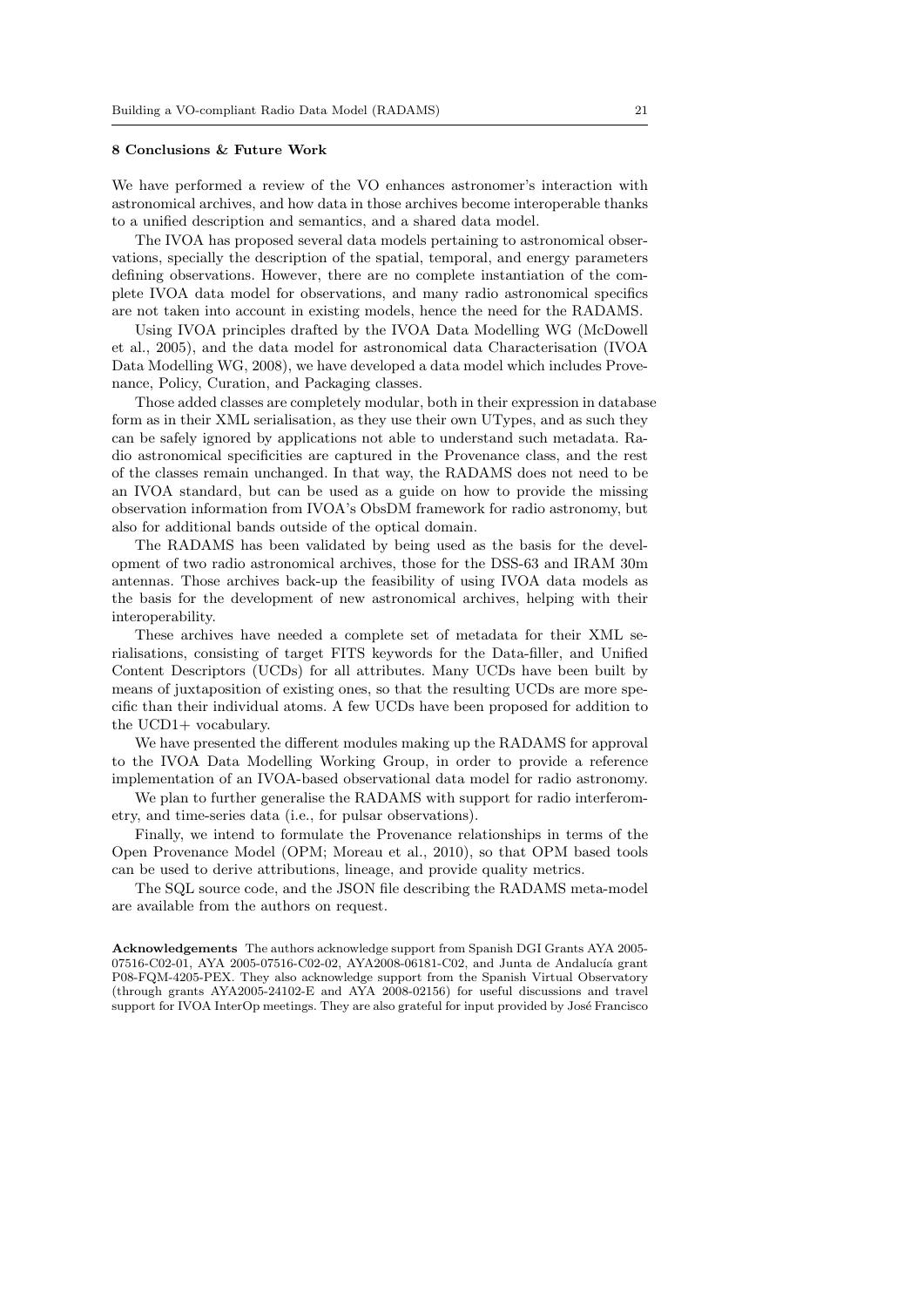Gómez (IAA), Raúl Gutiérrez (CAB), Óscar Morata (CAB), Carlos Rodrigo-Blanco (CAB), and Tom Kuiper (JPL) which helped making RADAMS better.

# References

- Alvarez, C., Cuevas, O., Curé, M., Dougnac, C., Marín, J., Pozo, D., Ortiz, J., and Oyanadel, A. (2010). Project: Study of Precipitable Water Vapor (PWV) at Llano de Chajnantor. Final report, Universidad de Valparaíso, Facultad de Ciencias, Departamento de Física y Astronomía.
- Bormans, J. and Hill, K. (2002). MPEG-21 Overview. Technical Report v.5, ISO/IEC JTC1/SC29/WG11/N5231.
- Christian, D., Abney, F., Comeau, T., Hanisch, R., Harrison, J., Imhoff, C., Kidwell, R., Kimball, T., Levay, K., Padovani, P., Postman, M., Richon, J., Smith, M., and Thompson, R. (1999). The Multimission Archive at Space Telescope. In D. M. Mehringer, R. L. Plante, & D. A. Roberts, editor, Astronomical Data Analysis Software and Systems VIII, volume 172 of Astronomical Society of the Pacific Conference Series, pages 233–+.
- Derriere, S., Gray, N., Mann, R., Preite Martinez, A., McDowell, J. C., Mc Glynn, T., Ochsenbein, F., Osuna, P., Rixon, G., and Williams, R. (2004). UCD (Unified Content Descriptor) - Moving to UCD1+. IVOA Working Draft 1.03, International Virtual Observatory Alliance.
- Ferraiolo, D. and Kuhn, D. (1992). Role based access control. In Proceedings of the 15th Annual Conference on National Computer Security, pages 554–563, Gaithersburg, MD. National Institute of Standards and Technology.
- Ferraiolo, D. F., Cugini, J. A., and Kuhn, D. R. (1995). Role-Based Access Control (RBAC): Features and Motivations. In Proceedings of the 11th Annual Conference on Computer Security Applications, pages 241–248, Los Alamitos, CA, USA. IEEE Computer Society Press.
- FITS Working Group (2008). Definition of the Flexible Image Transport System (FITS). FITS Standard Version 3.0, Commission 5: Documentation and Astronomical Data-International Astronomical Union, http://fits.gsfc.nasa.gov/iaufwg/.
- Hanisch, R. J., Arviset, C., Genova, F., and Rino, B. (2009). IVOA Document Standards. IVOA Proposed Recommendation Version 1.2, International Virtual Observatory Alliance.
- Hanisch, R. J. and Quinn, P. (2003). The International Virtual Observatory. Technical report, International Virtual Observatory Alliance.
- Hirschheim, R., Klein, H. K., and Lyytinen, K. (1995). Information Systems Development and Data Modeling: Conceptual and Philosophical Foundations. Cambridge Tracts in Theoretical Computer Science. Cambridge University Press.
- IVOA Data Modelling WG (2008). Data Model for Astronomical DataSet Characterisation. IVOA Recommendation v1.13, International Virtual Observatory Alliance.
- Kamp, I., Thompson, R., Conti, A., Fraquelli, D., Kimball, T., Levay, K., Shiao, B., Smith, M., Somerville, R., and White, R. L. (2005). MAST in the Context of VO Activities. In P. Shopbell, M. Britton, & R. Ebert, editor, Astronomical Data Analysis Software and Systems XIV, volume 347 of Astronomical Society of the Pacific Conference Series, page 208.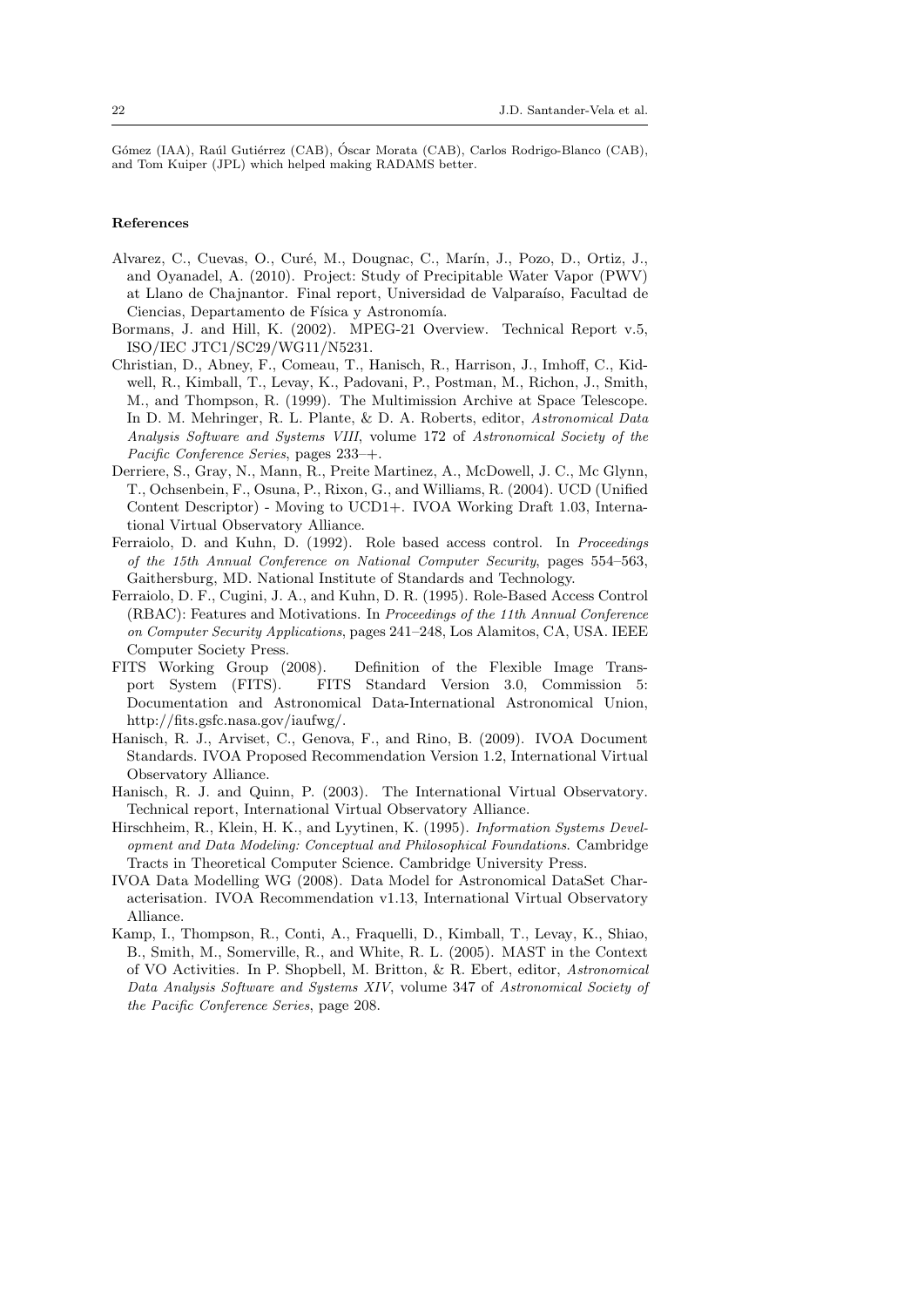- Lamb, P. and Power, R. (2003). IVOA Data model for raw radio telescope data. IVOA Note, International Virtual Observatory Alliance.
- Leon, S., Espigares, V., Ruíz, J., Verdes-Montenegro, L., Mauersberger, R., Brunswig, W., Kramer, C., Santander-Vela, J., and Wiesemeyer, H. (2012). TAPAS, a VO radio archive at the IRAM-30m telescope. Experimental Astronomy, in press.
- Louys, M., Bonnarel, F., Schade, D., Dowler, P., Micol, A., Durand, D., Tody, D., Michel, L., Salgado, J., Chilingarian, I., Rino, B., Santander-Vela, J. D., and Skoda, P. (2011). Observation Data Model Core Components and its Implementation in the Table Access Protocol Version 1.0. IVOA Recommendation, International Virtual Observatory Alliance.
- McDowell, J., Bonnarel, F., Giaretta, D., Lemson, G., Louys, M., and Micol, A. (2005). Data Model for Observation. IVOA Data Modelling WG Internal Draft v0.23, International Virtual Observatory Alliance.
- McDowell, J., Tody, D., Budavari, T., Dolensky, M., Kamp, I., McCusker, K., Protopapas, P., Rots, A., Thompson, R. W., and Valdés, F. (2007). IVOA Spectral Data Model. IVOA Recommendation 1.03, International Virtual Observatory Alliance.
- Moreau, L., Clifford, B., Freire, J., Gil, Y., Groth, P., Futrelle, J., Kwasnikowska, N., Miles, S., Missier, P., Myers, J., Simmhan, Y., Stephan, E., and Van den Bussche, J. (2010). The Open Provenance Model — Core Specification  $(v1.1)$ . Submitted to Future Generation Computer Systems.
- Moses, T. (2005). eXtensible Access Control Markup Language (XACML). OASIS Standard v 2.0, OASIS.
- Muders, D., Polehampton, E., and Hatchell, J. (2005). Multi-Beam FITS Raw Data Format. Technical report, Max-Planck-Instituts für Radioastronomie.
- Murphy, T., Lamb, P., Owen, C., and Marquarding, M. (2006). Data Storage, Processing, and Visualization for the Australia Telescope Compact Array. Publications of the Astronomical Society of Australia, 23:25–32.
- Ochsenbein, F. and Williams, R. (2009). VOTable Format Definition. IVOA Recommendation Version 1.2, International Virtual Observatory Alliance.
- Osuna, P., Guainazzi, M., Salgado, J., Dubernet, M.-L., and Roueff, E. (2010). Simple spectral lines data model. IVOA Proposed Recommendation v1.0, International Virtual Observatory Alliance.
- OUP (2005). The New Oxford American Dictionary. Oxford University Press, second edition.
- Pardo, J. R., Cernicharo, J., and Serabyn, E. (2001). Atmospheric Transmission at Microwaves (ATM): an improved model for millimeter/submillimeter applications. IEEE Transactions On Antennas And Propagation, 49(12):1683–1694.
- Preite Martinez, A., Derriere, S., Delmotte, N., Gray, N., Mann, R., McDowell, J., Mc Glynn, T., Ochsenbein, F., Osuna, P., Rixon, G., and Williams, R. (2007). The UCD1+ controlled vocabulary. IVOA Recommendation Version 1.23, International Virtual Observatory Alliance.
- Prestage, R. M. and Clark, M. H. (2004). Device and Log FITS Files for the GBT. Technical report, NRAO Green Bank.
- Rots, A. (2007). Space-Time Coordinate metadata for the Virtual Observatory. IVOA Recommendation 1.33, International Virtual Observatory Alliance.
- Ruíz, J., Santander-Vela, J. D., García, E., Espigares, V., Leon, S., and Verdes-Montenegro, L. (2008). Virtual Observatory activities in the AMIGA group.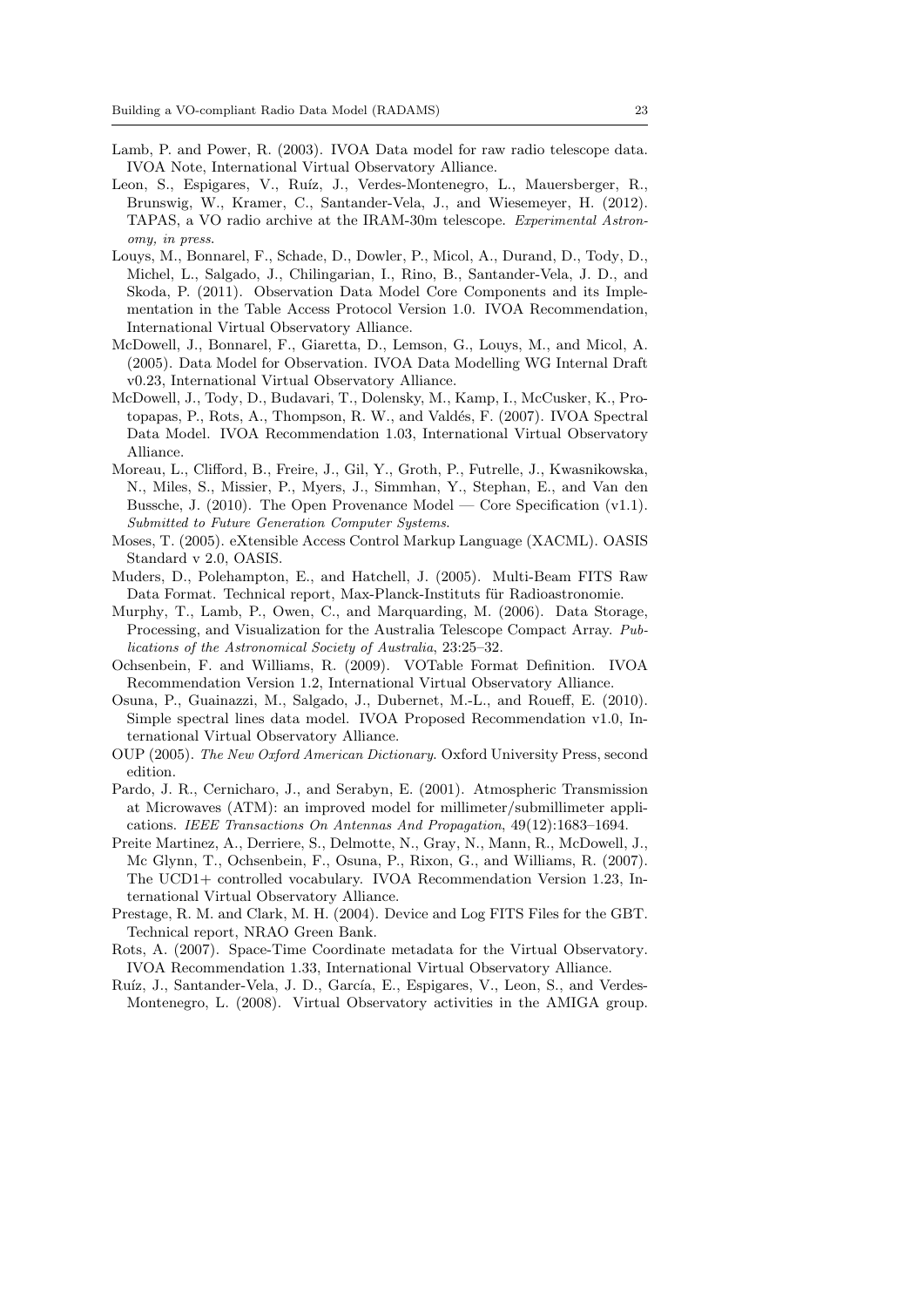ArXiv e-prints.

- Szalay, A. S. and Gray, J. (2001). The World-Wide Telescope. Science, 293:2037– 2040.
- Tody, D., Dolensky, M., McDowell, J., Bonnarel, F., Budavari, T., Busko, I., Micol, A., Osuna, P., and Vales, F. (2008). Simple Spectral Access Protocol. IVOA Recommendation Version 1.04, International Virtual Observatory Alliance.
- Tody, D. and Plante, R. (2009). Simple Image Access Protocol. IVOA Proposed Recommendation 1.0, International Virtual Observatory Alliance.
- Verdes-Montenegro, L., Sulentic, J., Lisenfeld, U., Leon, S., Espada, D., Garcia, E., Sabater, J., and Verley, S. (2005). The AMIGA project. I. Optical characterization of the CIG catalog. Astronomy & Astrophysics, 436:443–455.
- Viallefond, F. (2006). The Alma Science Data Model. In Gabriel, C., Arviset, C., Ponz, D., and Enrique, S., editors, Astronomical Data Analysis Software and Systems XV, volume 351 of Astronomical Society of the Pacific Conference Series, pages 627–+.
- Weise, A., Wan, M., Schroeder, W., and Hasan, A. (2008). Managing groups of files in a rule oriented data management system (iRODS). In Bubak, M., van Albada, G., Dongarra, J., and Sloot, P., editors, Computational Science - ICCS 2008, volume 5103 of Lecture Notes in Computer Science, pages 321–330. Springer Berlin / Heidelberg.
- Williams, R., Hanisch, R., Szalay, A., and Plante, R. (2008). Simple cone search. IVOA Recommendation Version 1.03, International Virtual Observatory Alliance.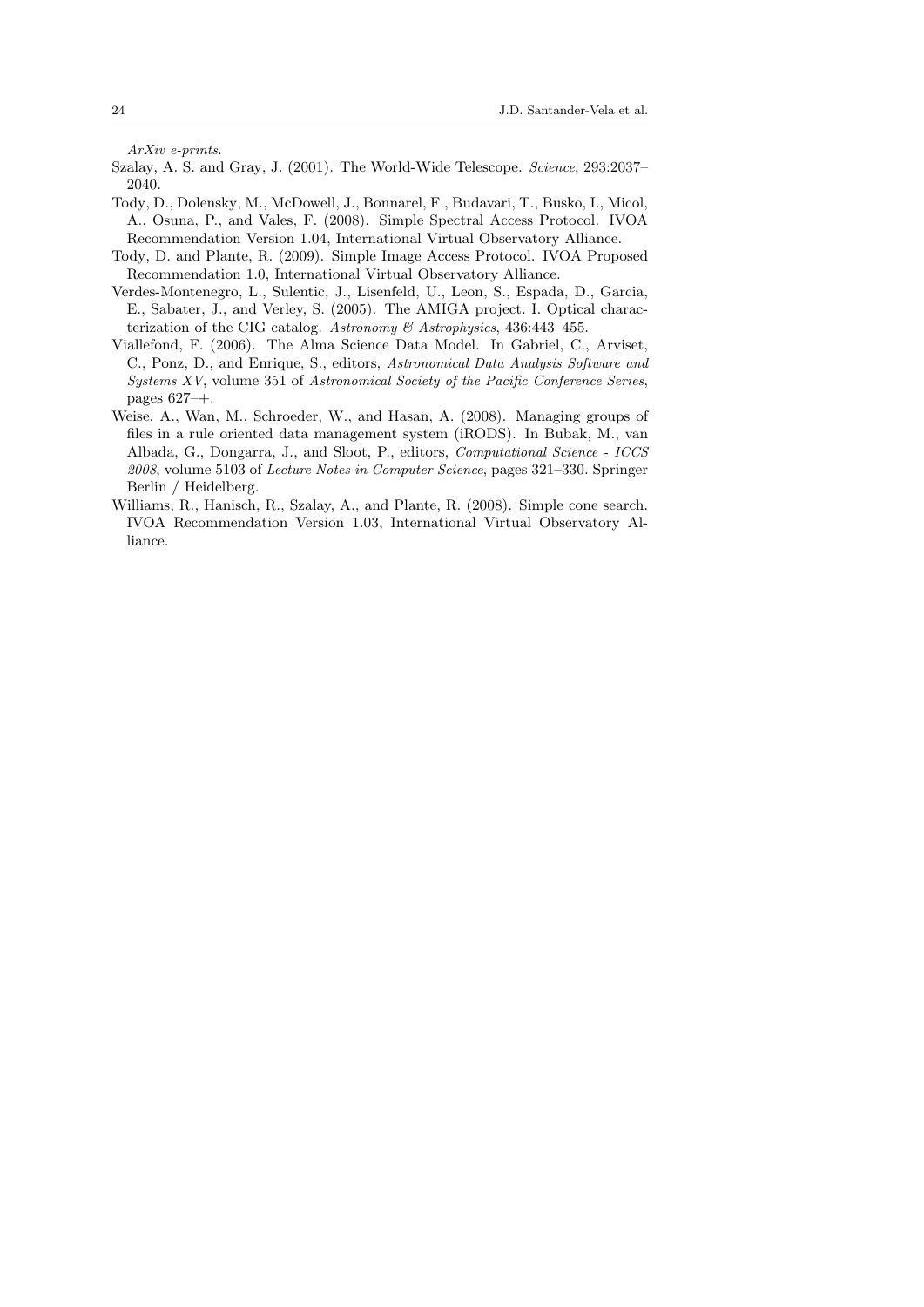

Fig. 3 Flow diagram for the role determination algorithm.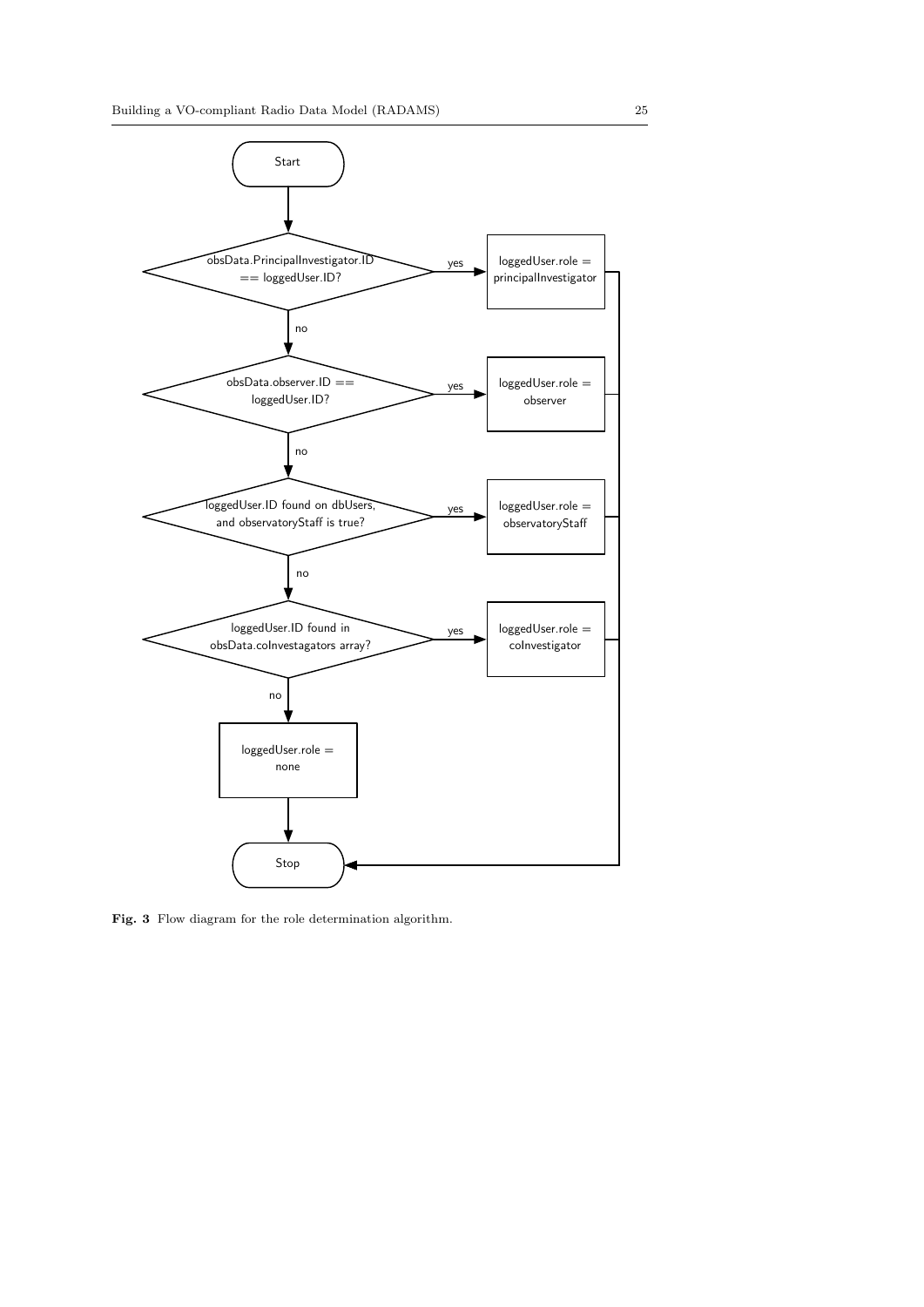

Fig. 4 Provenance.Instrument data model.



Fig. 5 Provenance.AmbientConditions data model.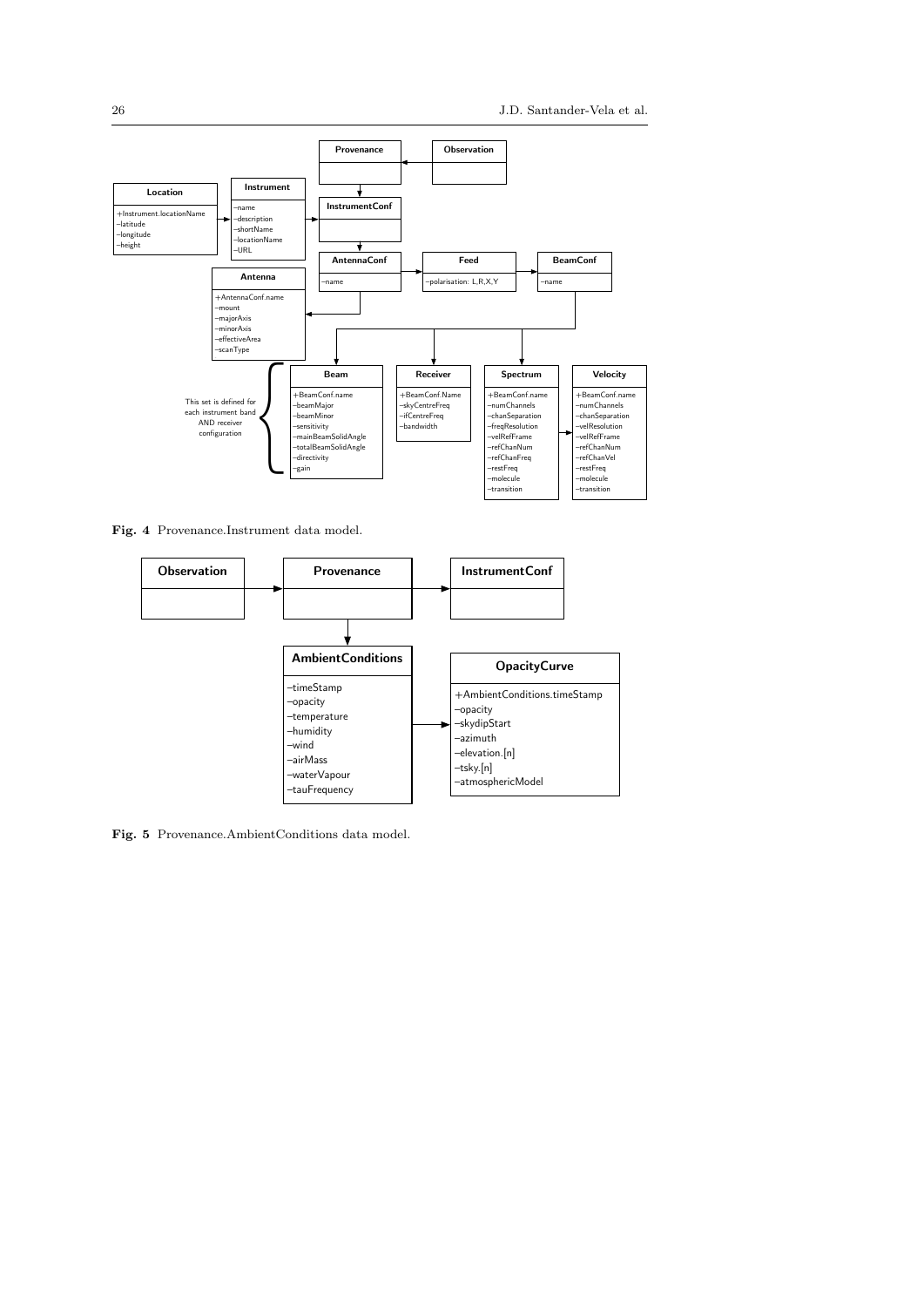

Fig. 6 Provenance.Processing data model.



Fig. 7 VOPack structure. Diagram generated by Oxygen from the XML schema.